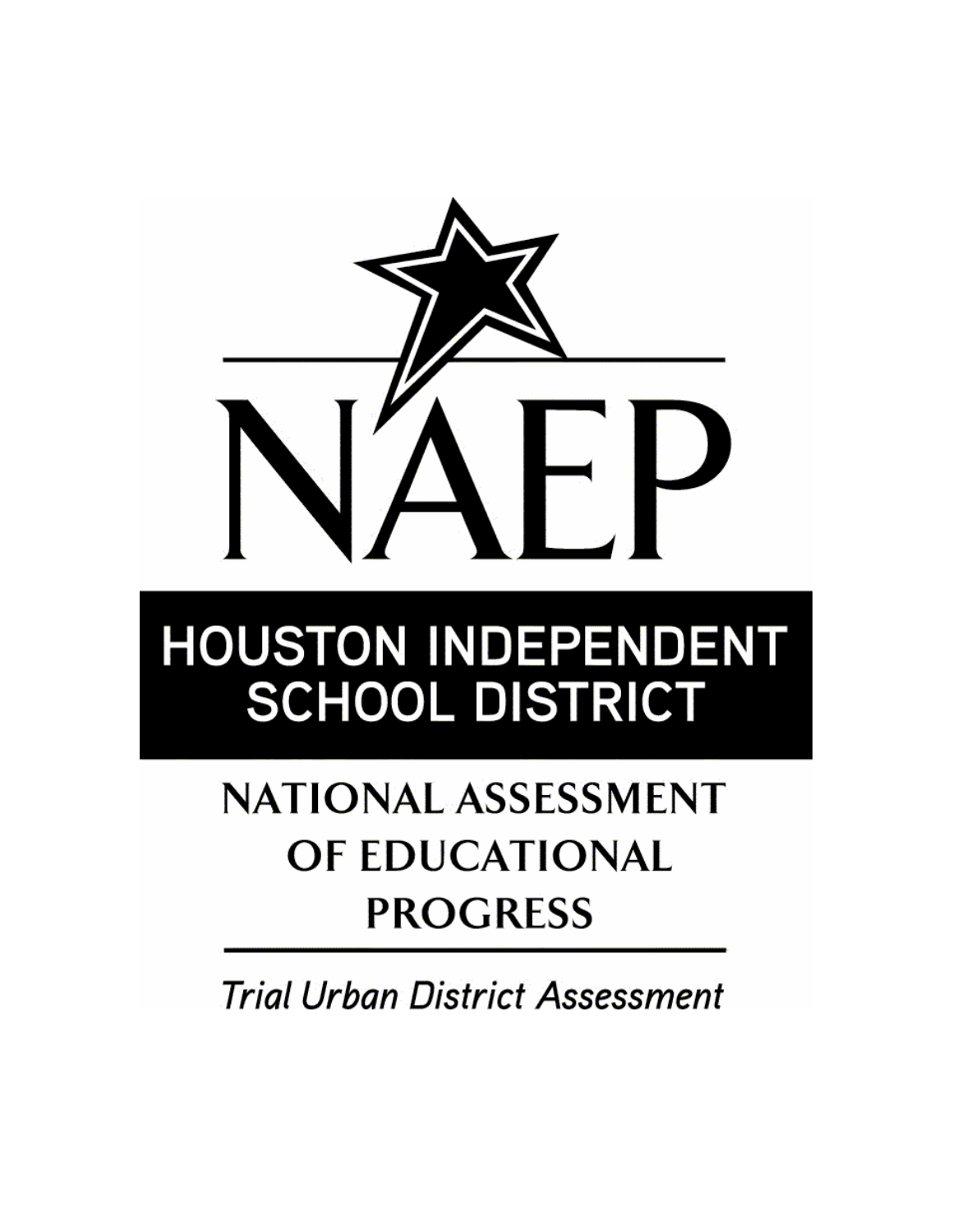#### **MEMORANDUM** November 15, 2007

- TO: Board Members
- FROM: Abelardo Saavedra Superintendent of Schools

#### SUBJECT: **NATIONAL ASSESSMENT OF EDUCATIONAL PROGRESS (NAEP) TRIAL URBAN DISTRICT ASSESSMENT: READING AND MATHEMATICS 2007 RESULTS**

CONTACT: Carla Stevens, 713-556-6700

The 2007 NAEP reading and mathematics assessments have been released for the districts that participated in the Trial Urban District Assessment (TUDA) program. NAEP, also known as the Nation's Report Card, is the nation's only federally authorized survey of student achievement in various subject areas. NAEP is administered by the National Center for Education Statistics (NCES), an agency within the U.S. Department of Education's Institute of Education Sciences. The Houston Independent School District (HISD) is one of 11 large urban districts that voluntarily participated in the TUDA.

Student performance on the 2007 NAEP reading and mathematics assessments is reported by using scale scores, which represent equal units on a continuous scale, using numbers that range from 0 to 500. Also, student performance is reported by using the percentage of students who attained the achievement levels, Basic, Proficient, and Advanced. The National Assessment Governing Board (NAGB) defines the achievement levels as follows:

- *Basic*: denotes partial mastery of prerequisite knowledge and skills that are fundamental for proficient work at each grade.
- *Proficient*: represents solid academic performance for each grade assessed. Students reaching this level have demonstrated competency over challenging subject matter, including subject matter knowledge, application of such knowledge to real-world situations, and analytical skills appropriate to the subject matter.
- *Advanced*: signifies superior performance.

The NAEP assesses reading by having students read three types of texts representing different contexts for reading which are reading for literary experience; reading for information; and reading to perform a task. The NAEP assesses mathematics in five content strands: number properties and operations; measurement; geometry; data analysis and probability, and algebra.

Results of the 2007 NAEP reading and mathematics assessments are presented in the following tables and graphs. Due to sampling methods used by NCES, results are only available at the district level and not at the school level. Comparisons were made between the eleven participating districts—Atlanta, Austin, Boston, Charlotte, Chicago, Cleveland, District of Columbia, Houston, Los Angeles, New York City, and San Diego—as well as Texas, the nation, and large central cities. These results present the fourth administration of the reading assessment and the third administration of the mathematics assessment for the TUDA.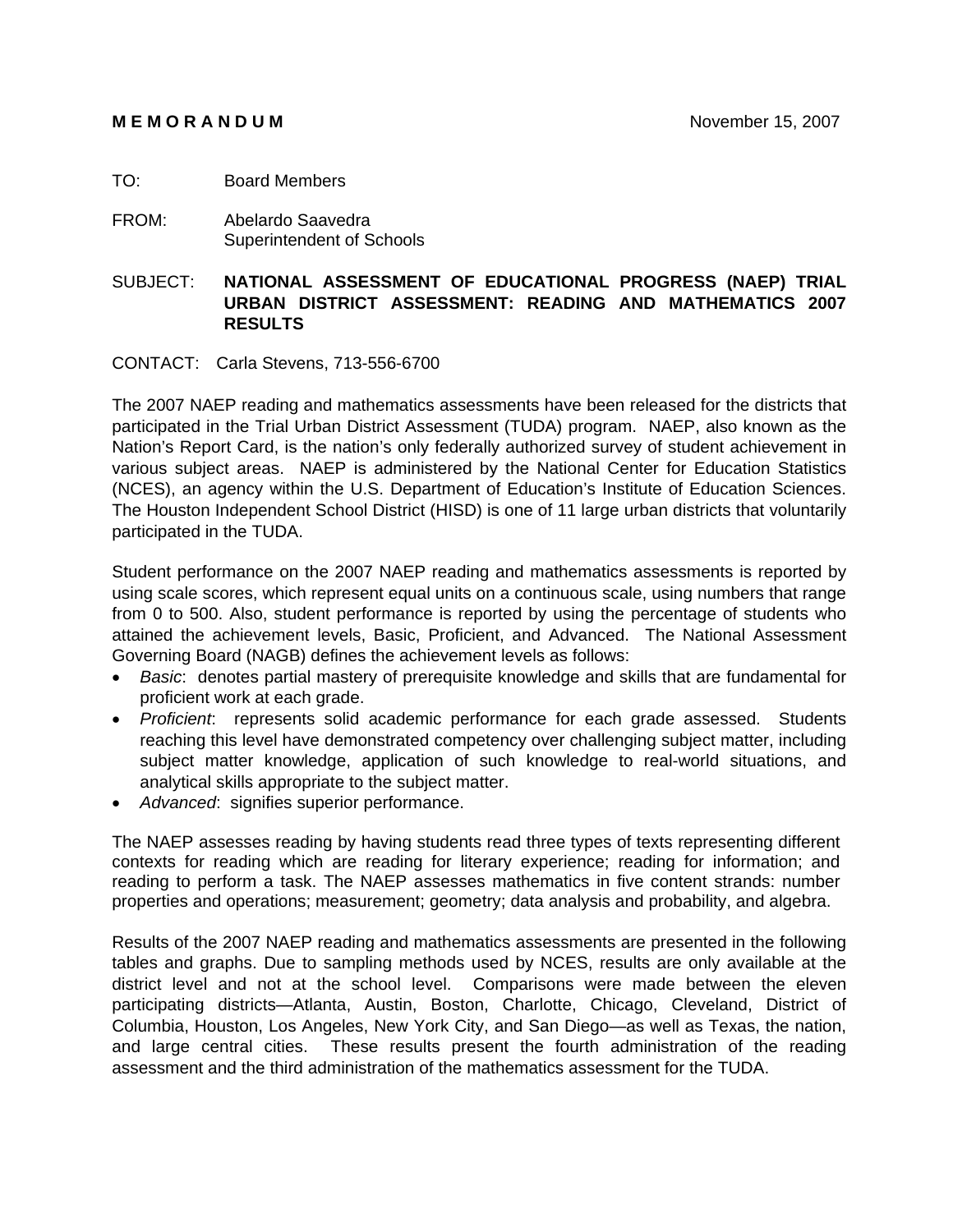#### **NAEP Results for Reading: (Tables 1-2)**

- Houston fourth-grade students' average scale score for reading decreased from 211 in 2005 to 206 in 2007, resulting in the same performance made in 2002.
- Houston's fourth-grade students outperformed Chicago, Cleveland, the District of Columbia, and Los Angeles.
- The percent of Houston fourth-grade students who scored at or above the basic level decreased from 52 percent in 2005 to 49 percent in 2007.
- Hispanic fourth-grade students in Houston outperformed their counterparts in Large Central Cities and their counterparts in San Diego and Los Angeles. African American fourth-grade students in Houston outscored their counterparts nationwide, in Large Central Cities, and in eight participating districts (see Appendix A).
- **Houston eighth-grade students' average scale score for reading increased from 248 in 2005 to 252 in 2007.**
- Houston's eighth-grade students were ranked fourth, outperforming Atlanta, Chicago, Cleveland, the District of Columbia, Los Angeles, New York, and San Diego.
- The percent of Houston eighth-grade students who scored at or above the basic level increased from 59 percent in 2005 to 63 percent in 2007.
- The average reading scale score for Houston's Hispanic eighth-grade students increased from 245 in 2005 to 246 in 2007, it was the same as the score nationwide and exceeded the scores for Large Central Cities and five of the participating districts. **Scores for African American eighth-grade students increased from 242 in 2005 to 249 in 2007, exceeding the scores for their counterparts in the nation, Large Central Cities, and in all other participating districts with the exception of Boston.** African American eighth-grade students achieved the same average scale score as their counterparts in Texas (see Appendix B).

#### **NAEP Results for Mathematics: (Tables 3-4)**

- **Houston's fourth-grade students' average scale score in math increased from 227 in 2003 to 234 in 2007.**
- Houston's fourth-grade students outperformed the Large Central Cities group and six of the other districts with the exception of Charlotte, Austin, New York and performed the same as San Diego.
- The percent of Houston fourth-grade students who scored at or above the basic level increased from 70 percent in 2003 to 80 percent in 2007, while the percent at or above proficient increased from 18 percent to 28 percent. Houston ranked third highest among the 11 cities in the percent at or above basic.
- **The average reading score for Houston's Hispanic fourth-grade students increased from 226 in 2003 to 234 in 2007, exceeding the scores for the nation, Large Central Cities, and tied for the highest score with Boston and Charlotte.** African American fourth-grade students in Houston increased from 221 in 2003 to 225 in 2007 and outperformed their counterparts in the nation, Large Central Cities, and six of the participating districts (see Appendix C).
- **Houston's eighth-grade students' average math scale score increased from 264 in 2003 to 273 in 2007.**
- Houston's eighth-grade students outperformed the Large Central Cities and ranked fourth behind Austin, Charlotte and Boston.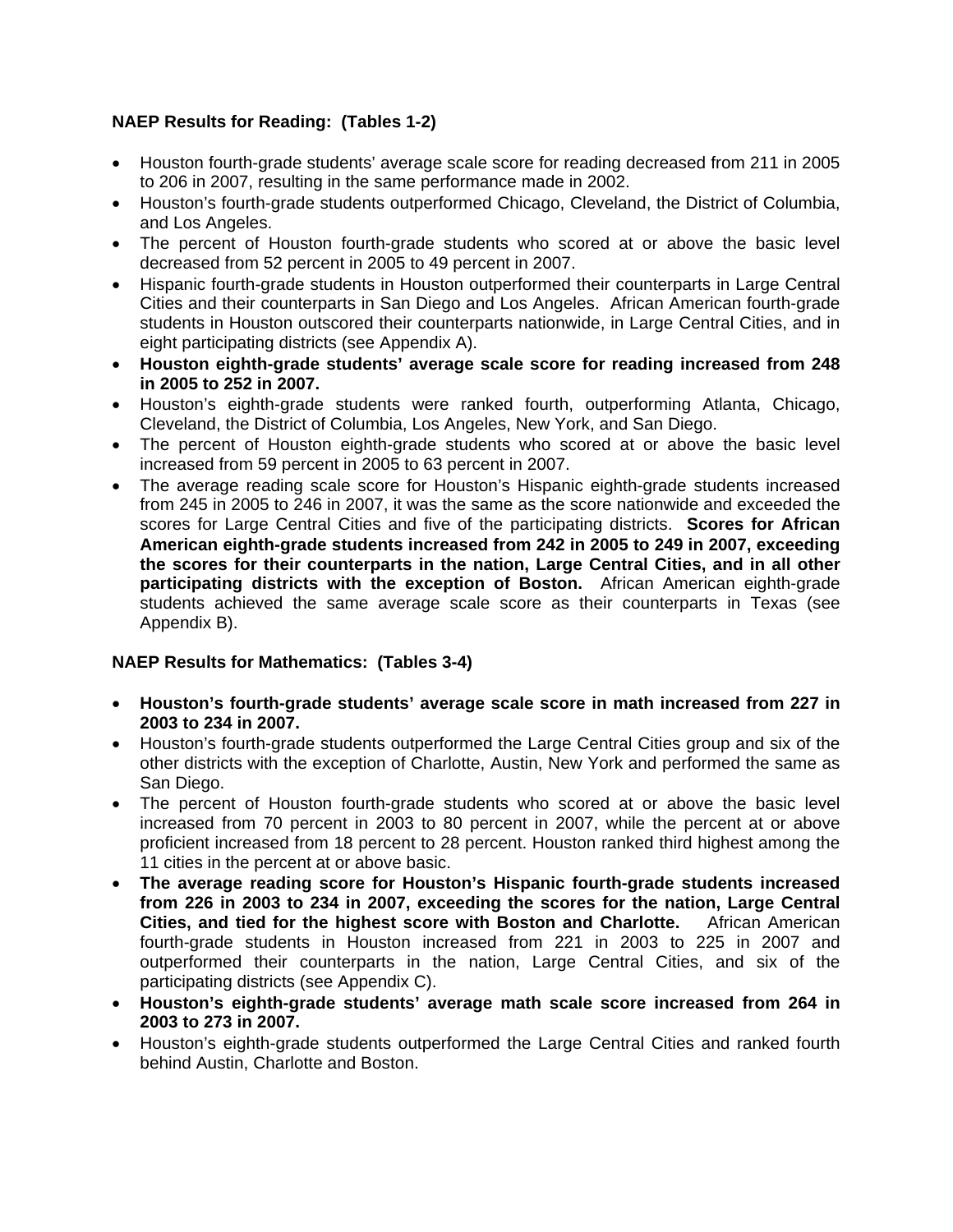- The percent of Houston eighth-grade students who scored at or above the basic level increased from 52 percent in 2003 to 65 percent in 2007. Houston ranked third highest among the 11 cities in the percent at or above basic.
- Hispanic eighth-grade students in Houston outperformed their counterparts nationwide and in Large Central Cities and tied for the second highest average scale score with Boston among the other TUDA districts. Houston's African American eighth-grade students outperformed their counterparts nationwide, in Large Central Cities, and tied for second with Austin in average scale scores (see Appendix D).

#### **NAEP Sample/Exclusions: (Table 5)**

- For 2007, 2,400 fourth-grade students were tested in reading and 2,800 were tested in math. The eighth-grade sample included 2,000 students in reading and 1,900 students in math.
- The district's exclusion rate for fourth graders with disabilities (SD) or English language learners (ELL) on the reading test decreased from 23 percent in 2005 to 17 percent in 2007 (from 19 percent to 13 percent for ELL students). In contrast, the 2007 exclusion rate on the fourth-grade mathematics test was 4 percent (2 percent for ELL students). This is due to the fact that the reading test is administered ONLY in English. HISD students who receive their instruction in Spanish are not able to be tested on the English reading exam. **However, ELL students are allowed to use a mathematics test booklet that is written in Spanish. Therefore, the ELL exclusions dramatically decrease for the mathematics test**.
- The reading exclusion rate for eighth-grade students with disabilities or English language learners decreased from 7 percent in 2005 to 9 percent in 2007. The math exclusion rate for eighth-grade students with disabilities or English language learners was 6 percent, the same as in 2005 (2 percent for LEP students).

Abel de Geovedre

**Attachments** 

c: Superintendent's Direct Reports Regional Superintendents Tracy Weeden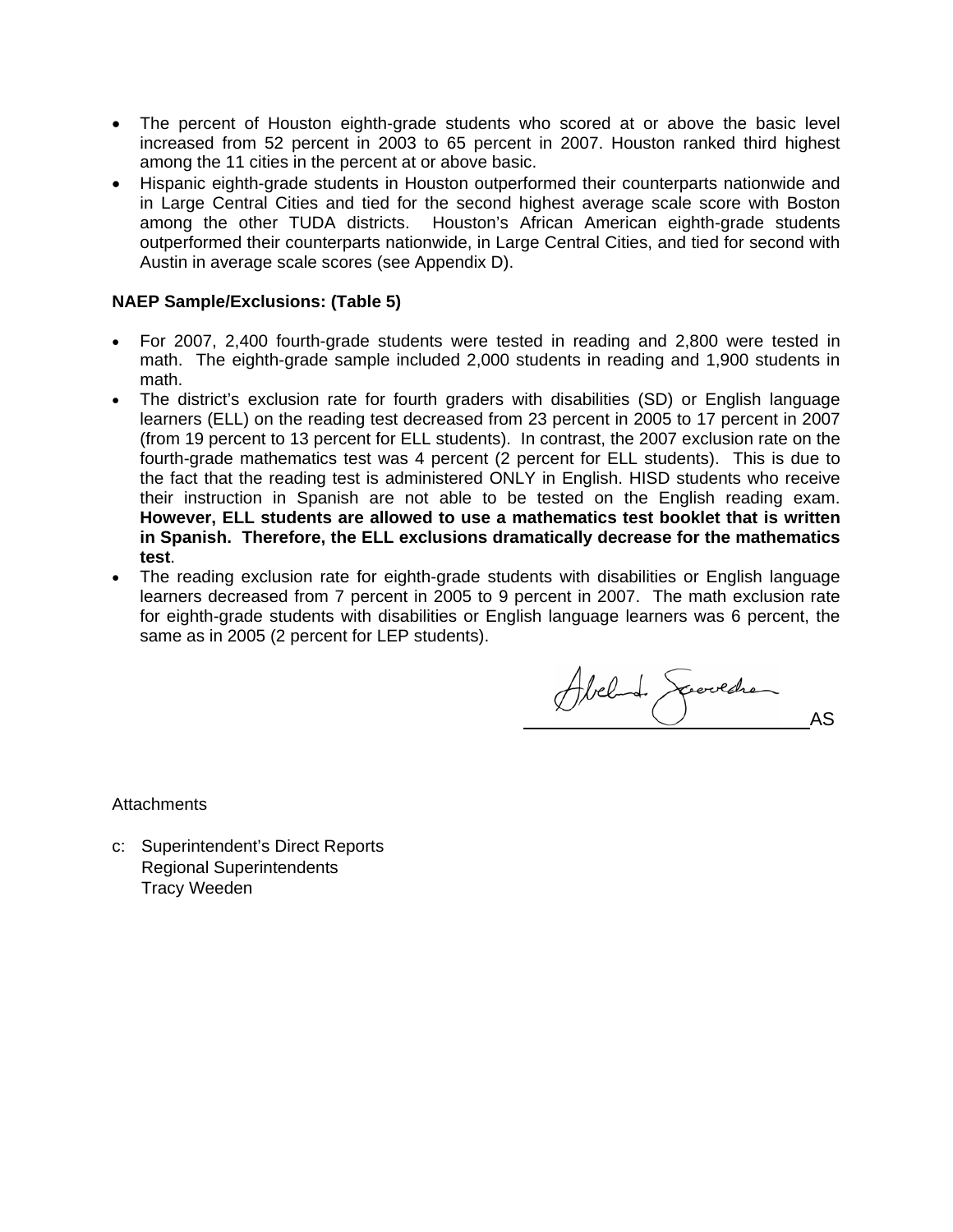#### **NAEP Reading Results: 2002, 2003, 2005, and 2007**

|                      | Students At or Above Basic and Proficient Levels: 2002, 2003, 2005, and 2007 |        |                     |      |        |                          |      |      |        |                          |      |      |  |  |
|----------------------|------------------------------------------------------------------------------|--------|---------------------|------|--------|--------------------------|------|------|--------|--------------------------|------|------|--|--|
|                      |                                                                              |        | <b>Scale Scores</b> |      |        | At or Above Basic        |      |      |        | At or Above Proficient   |      |      |  |  |
|                      |                                                                              |        | $(0-500)$           |      |        | (Percentage of Students) |      |      |        | (Percentage of Students) |      |      |  |  |
|                      | 2002                                                                         | 2003   | 2005                | 2007 | 2002   | 2003                     | 2005 | 2007 | 2002   | 2003                     | 2005 | 2007 |  |  |
| Nation               | 217                                                                          | 216    | 217                 | 220  | 62     | 62                       | 62   | 66   | 30     | 30                       | 30   | 32   |  |  |
| Texas                | 217                                                                          | 215    | 219                 | 220  | 62     | 59                       | 64   | 66   | 28     | 27                       | 29   | 30   |  |  |
| Large Central City   | 202                                                                          | 204    | 206                 | 208  | 44     | 47                       | 49   | 53   | 17     | 19                       | 20   | 22   |  |  |
| Houston              | 206                                                                          | 207    | 211                 | 206  | 48     | 48                       | 52   | 49   | 18     | 18                       | 21   | 17   |  |  |
| Atlanta              | 195                                                                          | 197    | 201                 | 207  | 35     | 37                       | 41   | 48   | 12     | 14                       | 17   | 18   |  |  |
| Austin               | $^{+}$                                                                       | $^{+}$ | 217                 | 218  | $^{+}$ | $^{+}$                   | 61   | 62   | $^{+}$ | $^{+}$                   | 28   | 30   |  |  |
| Boston               | $^{+}$                                                                       | 206    | 207                 | 210  | $^{+}$ | 48                       | 51   | 54   | $^{+}$ | 16                       | 16   | 20   |  |  |
| Charlotte            | $^{+}$                                                                       | 219    | 221                 | 222  | $^{+}$ | 64                       | 65   | 66   | $^{+}$ | 31                       | 33   | 35   |  |  |
| Chicago              | 193                                                                          | 198    | 198                 | 201  | 34     | 40                       | 40   | 44   | 11     | 14                       | 14   | 16   |  |  |
| Cleveland            | $^{+}$                                                                       | 195    | 197                 | 198  | $^{+}$ | 35                       | 37   | 39   | $^{+}$ | 9                        | 10   | 9    |  |  |
| District of Columbia | 191                                                                          | 188    | 191                 | 197  | 31     | 31                       | 33   | 39   | 10     | 10                       | 11   | 14   |  |  |
| Los Angeles          | 191                                                                          | 194    | 196                 | 196  | 33     | 35                       | 37   | 39   | 11     | 11                       | 14   | 13   |  |  |
| New York             | 206                                                                          | 210    | 213                 | 213  | 47     | 53                       | 57   | 57   | 19     | 22                       | 22   | 25   |  |  |
| San Diego            | $^{+}$                                                                       | 208    | 208                 | 210  | $^{+}$ | 51                       | 51   | 55   | $^{+}$ | 22                       | 22   | 25   |  |  |

**Table 1:** NAEP Fourth-Grade Reading Assessment Results by Scale Scores and Percentage of

+Did not participate

"Large Central City" includes nationally representative public schools located in large central cities (population 250,000 or more) within metropolitan statistical areas.

**Table 2**: NAEP Eighth-Grade Reading Assessment Results by Scale Scores and Percentage of Students At or Above Basic and Proficient Levels: 2002, 2003, 2005, and 2007

|                      |        |        | <b>Scale Scores</b><br>$(0-500)$ |      |        |        | At or Above Basic<br>(Percentage of Students) |      |        |        | At or Above Proficient<br>(Percentage of Students) |      |  |  |
|----------------------|--------|--------|----------------------------------|------|--------|--------|-----------------------------------------------|------|--------|--------|----------------------------------------------------|------|--|--|
|                      | 2002   | 2003   | 2005                             | 2007 | 2002   | 2003   | 2005                                          | 2007 | 2002   | 2003   | 2005                                               | 2007 |  |  |
| Nation               | 263    | 261    | 260                              | 261  | 74     | 72     | 71                                            | 73   | 31     | 30     | 29                                                 | 29   |  |  |
| Texas                | 262    | 259    | 258                              | 261  | 73     | 71     | 69                                            | 73   | 31     | 26     | 26                                                 | 28   |  |  |
| Large Central City   | 250    | 249    | 250                              | 250  | 60     | 58     | 60                                            | 60   | 20     | 19     | 20                                                 | 20   |  |  |
| Houston              | 248    | 246    | 248                              | 252  | 59     | 55     | 59                                            | 63   | 17     | 14     | 17                                                 | 18   |  |  |
| Atlanta              | 236    | 240    | 240                              | 245  | 42     | 47     | 46                                            | 53   | 8      | 11     | 12                                                 | 13   |  |  |
| Austin               | $^{+}$ | $^{+}$ | 257                              | 257  | $^{+}$ | $^{+}$ | 65                                            | 66   | $^{+}$ | $^{+}$ | 27                                                 | 28   |  |  |
| <b>Boston</b>        | $^{+}$ | 252    | 253                              | 254  | $^{+}$ | 61     | 61                                            | 63   | $^{+}$ | 22     | 23                                                 | 22   |  |  |
| Charlotte            | $^{+}$ | 262    | 259                              | 260  | $^{+}$ | 71     | 69                                            | 69   | $^{+}$ | 30     | 29                                                 | 29   |  |  |
| Chicago              | 249    | 248    | 249                              | 250  | 62     | 59     | 60                                            | 61   | 15     | 15     | 17                                                 | 17   |  |  |
| Cleveland            | $^{+}$ | 240    | 240                              | 246  | $^{+}$ | 48     | 49                                            | 56   | $^{+}$ | 10     | 10                                                 | 11   |  |  |
| District of Columbia | 240    | 239    | 238                              | 241  | 48     | 47     | 45                                            | 48   | 10     | 10     | 12                                                 | 12   |  |  |
| Los Angeles          | 237    | 234    | 239                              | 240  | 44     | 43     | 47                                            | 50   | 10     | 11     | 13                                                 | 12   |  |  |
| New York             | $^{+}$ | 252    | 251                              | 249  | $^{+}$ | 62     | 61                                            | 59   | $^{+}$ | 22     | 20                                                 | 20   |  |  |
| San Diego            | $^{+}$ | 250    | 253                              | 250  | $^{+}$ | 60     | 63                                            | 60   | $^{+}$ | 20     | 23                                                 | 23   |  |  |

+Did not participate

"Large Central City" includes nationally representative public schools located in large central cities (population 250,000 or more) within metropolitan statistical areas.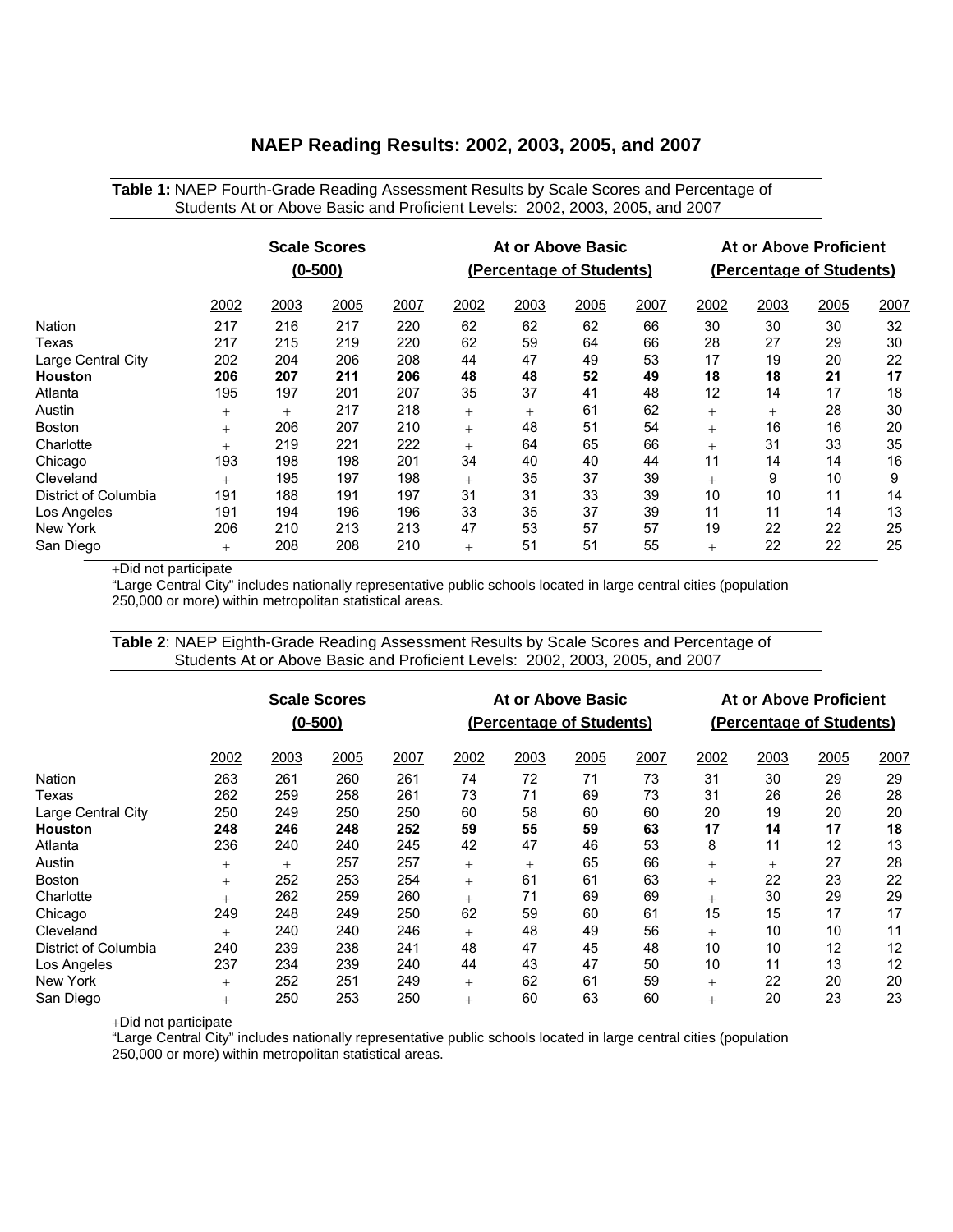#### **NAEP Mathematics Results: 2003, 2005, and 2007**

**Table 3:** NAEP Fourth-Grade Mathematics Assessment Results by Scale Scores and Percentage of Students At or Above Basic and Proficient Levels: 2003, 2005, and 2007

|                      | <b>Scale Scores</b><br>$(0 - 500)$ |      |      |        | At or Above Basic<br>(Percentage of Students) |      |      | At or Above Proficient<br>(Percentage of Students) |      |  |  |
|----------------------|------------------------------------|------|------|--------|-----------------------------------------------|------|------|----------------------------------------------------|------|--|--|
|                      | 2003                               | 2005 | 2007 | 2003   | 2005                                          | 2007 | 2003 | 2005                                               | 2007 |  |  |
| Nation               | 234                                | 237  | 239  | 76     | 79                                            | 81   | 31   | 35                                                 | 39   |  |  |
| Texas                | 237                                | 242  | 242  | 82     | 87                                            | 87   | 33   | 40                                                 | 40   |  |  |
|                      |                                    |      |      |        |                                               |      |      |                                                    |      |  |  |
| Large Central City   | 224                                | 228  | 230  | 63     | 68                                            | 70   | 20   | 24                                                 | 28   |  |  |
| <b>Houston</b>       | 227                                | 233  | 234  | 70     | 77                                            | 80   | 18   | 26                                                 | 28   |  |  |
| Atlanta              | 216                                | 221  | 224  | 50     | 57                                            | 61   | 13   | 17                                                 | 20   |  |  |
| Austin               | $^{+}$                             | 242  | 241  | $^{+}$ | 85                                            | 83   | $+$  | 40                                                 | 40   |  |  |
| <b>Boston</b>        | 220                                | 229  | 233  | 59     | 72                                            | 77   | 12   | 22                                                 | 27   |  |  |
| Charlotte            | 242                                | 244  | 244  | 84     | 86                                            | 85   | 41   | 44                                                 | 44   |  |  |
| Chicago              | 214                                | 216  | 220  | 50     | 52                                            | 58   | 10   | 13                                                 | 16   |  |  |
| Cleveland            | 215                                | 220  | 215  | 51     | 60                                            | 53   | 10   | 13                                                 | 10   |  |  |
| District of Columbia | 205                                | 211  | 214  | 36     | 45                                            | 49   | 7    | 10                                                 | 14   |  |  |
| Los Angeles          | 216                                | 220  | 221  | 52     | 58                                            | 60   | 13   | 18                                                 | 19   |  |  |
| New York             | 226                                | 231  | 236  | 67     | 73                                            | 79   | 21   | 26                                                 | 34   |  |  |
| San Diego            | 226                                | 232  | 234  | 66     | 74                                            | 74   | 20   | 29                                                 | 35   |  |  |

+Did not participate

"Large Central City" includes nationally representative public schools located in large central cities (population 250,000 or more) within metropolitan statistical areas.

|                      |        | <b>Scale Scores</b> |      |      | At or Above Basic        |      |        | At or Above Proficient   |      |
|----------------------|--------|---------------------|------|------|--------------------------|------|--------|--------------------------|------|
|                      |        | $(0 - 500)$         |      |      | (Percentage of Students) |      |        | (Percentage of Students) |      |
|                      |        |                     |      |      |                          |      |        |                          |      |
|                      | 2003   | 2005                | 2007 | 2003 | 2005                     | 2007 | 2003   | 2005                     | 2007 |
| <b>Nation</b>        | 276    | 278                 | 280  | 67   | 68                       | 70   | 27     | 28                       | 31   |
| Texas                | 277    | 281                 | 286  | 69   | 72                       | 78   | 25     | 31                       | 35   |
| Large Central City   | 262    | 265                 | 269  | 50   | 53                       | 57   | 16     | 19                       | 22   |
| <b>Houston</b>       | 264    | 267                 | 273  | 52   | 58                       | 65   | 12     | 16                       | 21   |
| Atlanta              | 244    | 245                 | 256  | 30   | 31                       | 41   | 6      | 7                        | 11   |
| Austin               | $^{+}$ | 281                 | 283  | $+$  | 68                       | 72   | $^{+}$ | 33                       | 34   |
| <b>Boston</b>        | 262    | 270                 | 276  | 48   | 58                       | 65   | 17     | 23                       | 27   |
| Charlotte            | 279    | 281                 | 283  | 67   | 69                       | 70   | 32     | 33                       | 34   |
| Chicago              | 254    | 258                 | 260  | 42   | 45                       | 49   | 9      | 11                       | 13   |
| Cleveland            | 253    | 249                 | 257  | 38   | 34                       | 45   | 6      | 6                        | 7    |
| District of Columbia | 243    | 245                 | 248  | 29   | 31                       | 34   | 6      | 7                        | 8    |
| Los Angeles          | 245    | 250                 | 257  | 32   | 38                       | 45   | 7      | 11                       | 14   |
| New York             | 266    | 267                 | 270  | 54   | 54                       | 57   | 20     | 20                       | 22   |
| San Diego            | 264    | 270                 | 272  | 53   | 61                       | 62   | 18     | 22                       | 24   |

**Table 4**: NAEP Eighth-Grade Mathematics Assessment Results by Scale Scores and Percentage of Students At or Above Basic and Proficient Levels: 2003, 2005, and 2007

+Did not participate

"Large Central City" includes nationally representative public schools located in large central cities (population 250,000 or more) within metropolitan statistical areas.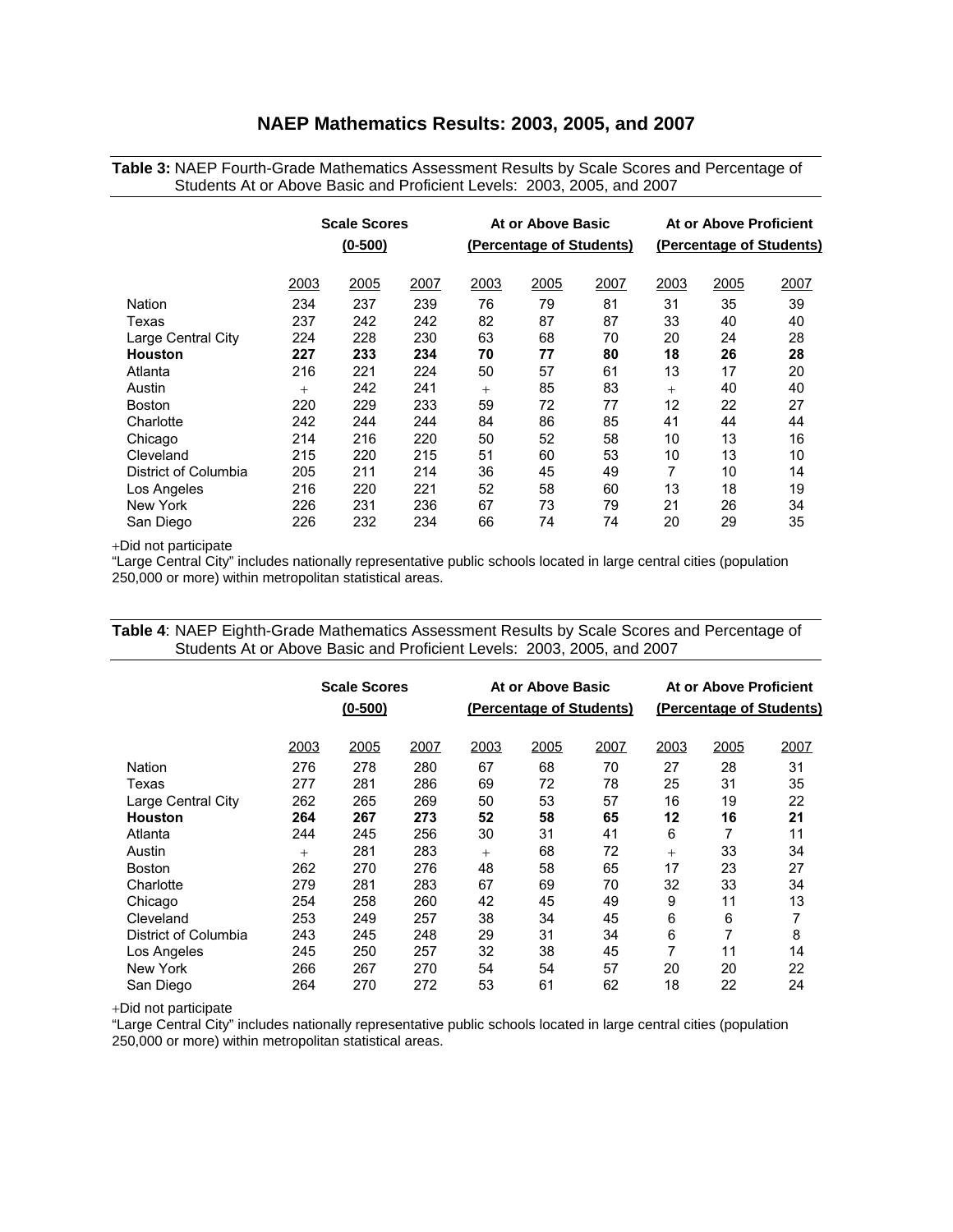#### **NAEP Sample/Exclusions: 2002, 2003, 2005, 2007**

**Table 5**: Percentage of Identified and Excluded Students with Disabilities (SD) and English Language Learners (ELL): 2002, 2003, 2005, 2007 Reading and Mathematics Assessments

|                       |       |         |       | Reading | Grade 8<br>2003<br>2005<br>2002<br>2007<br>1,660<br>2,000<br>1,110<br>1,700<br>27%<br>27%<br>24%<br>23%<br>7%<br>7%<br>9%<br>10%<br>18%<br>15%<br>13%<br>13%<br>6%<br>5%<br>7%<br>5%<br>13%<br>16%<br>16%<br>14% |    |    |    |  |  |  |  |
|-----------------------|-------|---------|-------|---------|------------------------------------------------------------------------------------------------------------------------------------------------------------------------------------------------------------------|----|----|----|--|--|--|--|
|                       |       | Grade 4 |       |         |                                                                                                                                                                                                                  |    |    |    |  |  |  |  |
|                       | 2002  | 2003    | 2005  | 2007    |                                                                                                                                                                                                                  |    |    |    |  |  |  |  |
| <b>TUDA Sample</b>    | 1,326 | 1,889   | 1,700 | 2,400   |                                                                                                                                                                                                                  |    |    |    |  |  |  |  |
| SD/ELL Identified     | 43%   | 42%     | 44%   | 45%     |                                                                                                                                                                                                                  |    |    |    |  |  |  |  |
| SD/ ELL Excluded      | 17%   | 24%     | 23%   | 17%     |                                                                                                                                                                                                                  |    |    |    |  |  |  |  |
| SD Identified         | 12%   | 18%     | 12%   | 11%     |                                                                                                                                                                                                                  |    |    |    |  |  |  |  |
| <b>SD Excluded</b>    | 4%    | 9%      | 7%    | 6%      |                                                                                                                                                                                                                  |    |    |    |  |  |  |  |
| <b>ELL Identified</b> | 36%   | 33%     | 36%   | 37%     |                                                                                                                                                                                                                  |    |    |    |  |  |  |  |
| <b>ELL Excluded</b>   | 16%   | 20%     | 19%   | 13%     | 4%                                                                                                                                                                                                               | 6% | 4% | 4% |  |  |  |  |

| <b>Table 5 Cont</b>   |       |         |                                                                                                                                                                                                                              |    |    |       |  |  |  |
|-----------------------|-------|---------|------------------------------------------------------------------------------------------------------------------------------------------------------------------------------------------------------------------------------|----|----|-------|--|--|--|
|                       |       | Grade 4 | <b>Mathematics</b><br>Grade 8<br>2005<br>2005<br>2007<br>2003<br>2,800<br>1,684<br>1,700<br>46%<br>45%<br>26%<br>24%<br>7%<br>4%<br>8%<br>6%<br>10%<br>12%<br>16%<br>11%<br>7%<br>5%<br>3%<br>4%<br>38%<br>15%<br>37%<br>16% |    |    |       |  |  |  |
|                       | 2003  |         |                                                                                                                                                                                                                              |    |    | 2007  |  |  |  |
| <b>TUDA Sample</b>    | 2,303 | 2,000   |                                                                                                                                                                                                                              |    |    | 1,900 |  |  |  |
| SD/ ELL Identified    | 45%   |         |                                                                                                                                                                                                                              |    |    | 22%   |  |  |  |
| SD/ ELL Excluded      | 8%    |         |                                                                                                                                                                                                                              |    |    | 6%    |  |  |  |
| <b>SD</b> Identified  | 18%   |         |                                                                                                                                                                                                                              |    |    | 13%   |  |  |  |
| SD Excluded           | 7%    |         |                                                                                                                                                                                                                              |    |    | 5%    |  |  |  |
| <b>ELL</b> Identified | 35%   |         |                                                                                                                                                                                                                              |    |    | 12%   |  |  |  |
| <b>ELL Excluded</b>   | 4%    | 4%      | 2%                                                                                                                                                                                                                           | 5% | 3% | 2%    |  |  |  |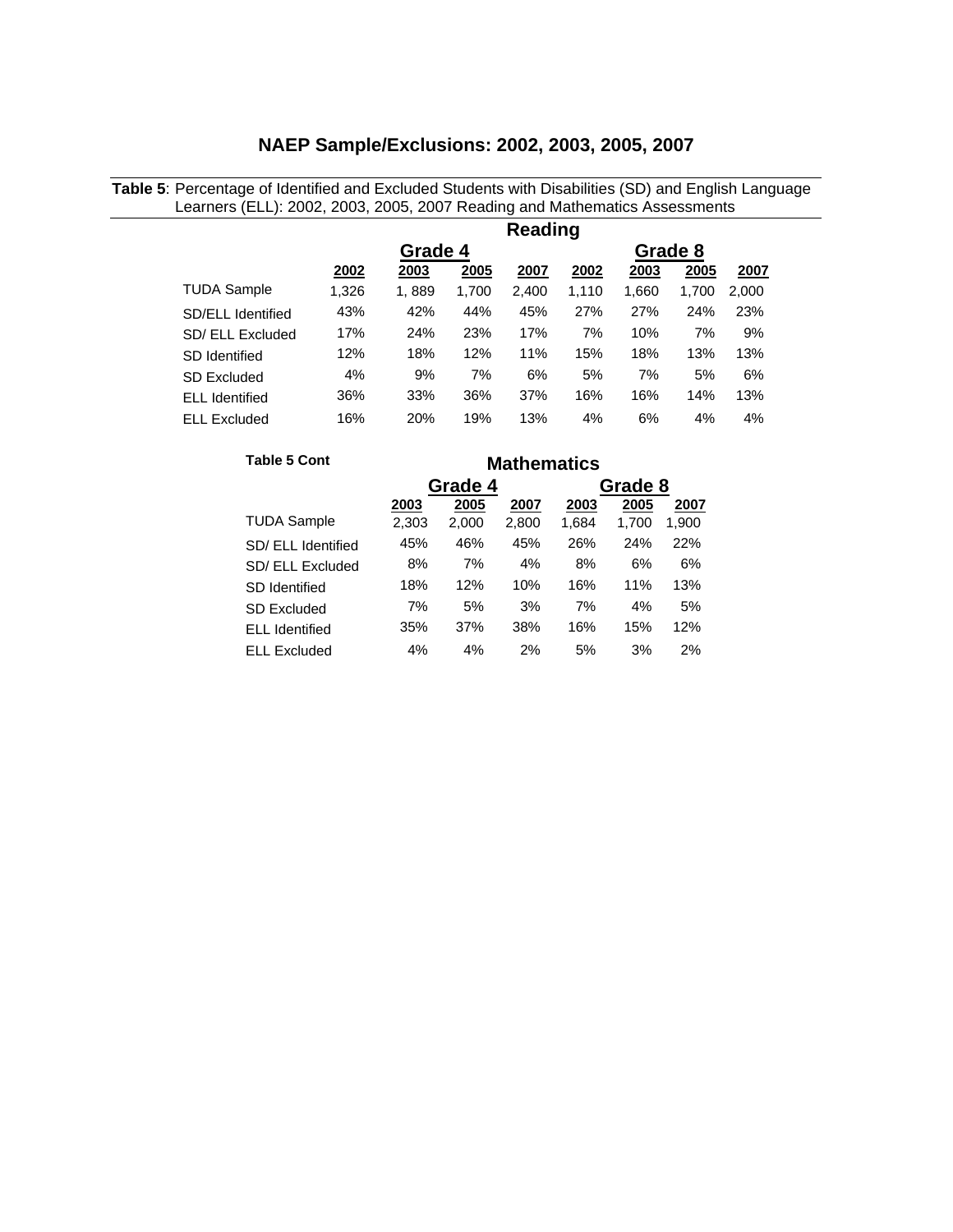| Table 6: Selected Characteristics of fourth-grade Public School Students in NAEP Reading, by Jurisdiction: 2007 |  |
|-----------------------------------------------------------------------------------------------------------------|--|
|                                                                                                                 |  |

| <b>Student characteristics</b>                  | Nation    | central<br>arge<br>$\frac{1}{2}$ | Atlanta        | ustin<br>⋖ | Boston | Charlotte | Chicago | Cleveland      | ৳<br>Columbia<br>District | uston<br>훈 | ngeles<br>⋖<br>8O | York<br>New<br>City | San Diego |
|-------------------------------------------------|-----------|----------------------------------|----------------|------------|--------|-----------|---------|----------------|---------------------------|------------|-------------------|---------------------|-----------|
| Num. of fourth-graders                          | 3,441,000 | 546,000                          | 4,000          | 6,000      | 4,000  | 10,000    | 30,000  | 4,000          | 5,000                     | 15,000     | 54,000            | 67,000              | 10,000    |
| Num. of students assessed                       | 183,400   | 35,000                           | 1,400          | 1,600      | 1,300  | 1,700     | 2,300   | 1,100          | 1,800                     | 2,400      | 2,700             | 2,500               | 1,700     |
| % of White students                             | 56        | 21                               | 14             | 28         | 13     | 36        | 10      | 20             | 6                         | 7          | 9                 | 17                  | 24        |
| % of Black students                             | 17        | 31                               | 83             | 13         | 44     | 42        | 49      | 66             | 86                        | 29         | 11                | 29                  | 11        |
| % of Hispanic students                          | 20        | 38                               | $\overline{4}$ | 54         | 33     | 13        | 39      | 9              | 7                         | 60         | 75                | 39                  | 47        |
| % of Asian/Pacific Islander<br><b>students</b>  | 5         | $\overline{7}$                   | #              | 4          | 9      | 4         | 3       | $\overline{2}$ |                           | 3          | 5                 | 14                  | 17        |
| % eligible for National<br>School Lunch Program | 45        | 70                               | 75             | 61         | 81     | 48        | 86      | 100            | 66                        | 84         | 77                | 85                  | 65        |
| % identified as students with<br>disabilities   | 14        | 13                               | 10             | 14         | 21     | 12        | 12      | 18             | 15                        | 11         | 11                | 15                  | 14        |
| % identified as English<br>language learners    | 11        | 22                               | $\mathbf{3}$   | 32         | 29     | 11        | 21      | 7              | 9                         | 37         | 48                | 18                  | 42        |
| # Rounds to zero.                               |           |                                  |                |            |        |           |         |                |                           |            |                   |                     |           |

**Table 7**: Selected Characteristics of eighth-grade Public School Students in NAEP Reading, by Jurisdiction: 2007

| <b>Student characteristics</b>                  | Nation    | central<br>city<br>arge | Atlanta | Austin         | Boston | Charlotte | Chicago | Cleveland | ৳<br>Columbia<br>District | Houston | Angeles<br>8 | New York<br>City | San Diego |
|-------------------------------------------------|-----------|-------------------------|---------|----------------|--------|-----------|---------|-----------|---------------------------|---------|--------------|------------------|-----------|
| Num. of eighth-graders                          | 3,553,000 | 536,000                 | 3,000   | 5,000          | 4,000  | 9,000     | 25,000  | 4,000     | 5,000                     | 13,000  | 52,000       | 69,000           | 9,000     |
| Num. of students assessed                       | 154,700   | 28,500                  | 900     | 1,500          | 1,200  | 1,400     | 1,800   | 1,100     | 1,800                     | 2,000   | 2,100        | 2,000            | 1,400     |
| 1% of White students                            | 58        | 23                      | 6       | 31             | 16     | 35        | 9       | 15        | $\mathbf{3}$              | 9       | 9            | 16               | 26        |
| % of Black students                             | 17        | 31                      | 90      | 13             | 41     | 47        | 49      | 75        | 88                        | 31      | 10           | 33               | 12        |
| % of Hispanic students                          | 18        | 37                      | 3       | 53             | 32     | 11        | 39      | 8         | 8                         | 57      | 74           | 37               | 45        |
| % of Asian/Pacific Islander<br>students         | 5         | 8                       | #       | $\overline{3}$ | 11     | 4         | 3       | 1         | 1                         | 3       |              | 15               | 16        |
| % eligible for National<br>School Lunch Program | 40        | 64                      | 75      | 55             | 70     | 47        | 85      | 100       | 65                        | 77      | 76           | 85               | 57        |
| % identified as students with<br>ldisabilities  | 13        | 13                      | 12      | 17             | 21     | 11        | 19      | 20        | 18                        | 13      | 11           | 15               | 12        |
| % identified as English<br>language learners    | 7         | 13                      | 3       | 15             | 11     | 9         | 7       | 5         | 4                         | 13      | 30           | 10               | 21        |
| # Rounds to zero.                               |           |                         |         |                |        |           |         |           |                           |         |              |                  |           |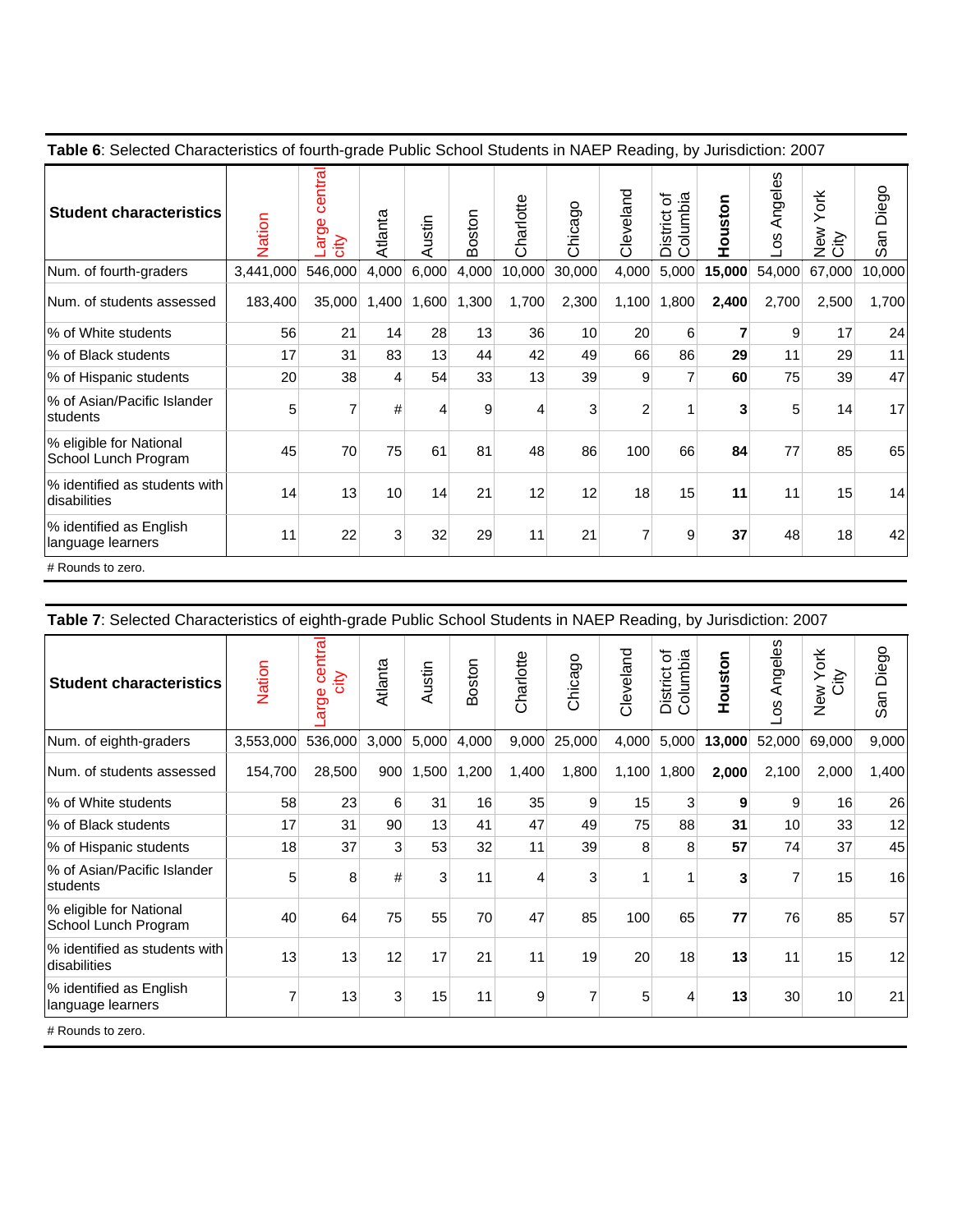| Table 8: Selected Characteristics of fourth-grade Public School Students in NAEP Mathematics, by Jurisdiction: 2007 |  |
|---------------------------------------------------------------------------------------------------------------------|--|
|                                                                                                                     |  |

| <b>Student characteristics</b>                  | Vation    | centra<br>rge<br>sity<br>ℼ | Atlanta | ustin        | ston<br>ă | Charlotte | Chicago         | Cleveland | ৳<br>olumbia<br>District<br>$\circ$ | uston<br>$\circ$<br>Í | Angeles<br><b>S</b><br>$\circ$ | York<br>New<br>City<br>₹ | Diego<br>San |
|-------------------------------------------------|-----------|----------------------------|---------|--------------|-----------|-----------|-----------------|-----------|-------------------------------------|-----------------------|--------------------------------|--------------------------|--------------|
| Num. of fourth-graders                          | 3,441,000 | 546,000                    | 4,000   | 6,000        | 4,000     | 10,000    | 30,000          | 4,000     | 5,000                               | 15,000                | 54,000                         | 67,000                   | 10,000       |
| Num. of students assessed                       | 189,800   | 36,800                     | ,500    | 1,900        | 1,300     | 1,700     | 2,300           | 1,100     | 1,900                               | 2,800                 | 2,700                          | 2,500                    | 1700         |
| % of White students                             | 55        | 20                         | 12      | 26           | 12        | 36        | 10 <sup>1</sup> | 20        | 6                                   | 6                     | 9                              | 17                       | 23           |
| % of Black students                             | 17        | 31                         | 82      | 13           | 44        | 42        | 46              | 66        | 84                                  | 26                    | 10                             | 29                       | 11           |
| % of Hispanic students                          | 21        | 40                         | 5       | 58           | 35        | 14        | 41              | 11        | 9                                   | 65                    | 75                             | 41                       | 47           |
| % of Asian/Pacific Islander<br><b>Istudents</b> | 5         | $\overline{7}$             | #       | $\mathbf{3}$ | 8         | 4         | 3               | 1         | $\overline{c}$                      | 3                     | 5                              | 13                       | 18           |
| % eligible for National<br>School Lunch Program | 46        | 71                         | 77      | 61           | 82        | 48        | 86              | 100       | 69                                  | 85                    | 77                             | 87                       | 63           |
| % identified as students with<br>ldisabilities  | 14        | 13                         | 10      | 13           | 22        | 12        | 14              | 17        | 14                                  | 10                    | 11                             | 16                       | 12           |
| % identified as English<br>language learners    | 11        | 22                         | 3       | 29           | 31        | 11        | 20              | 7         | 8                                   | 38                    | 48                             | 17                       | 40           |

# Rounds to zero.

| <b>Student characteristics</b>                  | Nation    | central<br>Ф<br>arg<br>city | Atlanta | ustin<br>⋖     | ston<br>යි | Charlotte | Chicago | Cleveland | ৳<br>Columbia<br>District | ston<br>훈 | Angeles<br>8O- | York<br>New<br>City | Diego<br>San |
|-------------------------------------------------|-----------|-----------------------------|---------|----------------|------------|-----------|---------|-----------|---------------------------|-----------|----------------|---------------------|--------------|
| Num. of eighth-graders                          | 3,553,000 | 536,000                     | 3,000   | 5,000          | 4,000      | 9,000     | 25,000  | 4,000     | 5,000                     | 13,000    | 53,000         | 70,000              | 9,000        |
| Num. of students assessed                       | 147,300   | 27,200                      | 900     | ,500           | 1,100      | 1,300     | 1,700   | 1,100     | 1,800                     | 1,900     | 2,000          | 2,000               | 1,300        |
| % of White students                             | 58        | 23                          | 4       | 31             | 17         | 34        | 11      | 15        | 3 <sup>1</sup>            | 9         | 8              | 15                  | 23           |
| % of Black students                             | 17        | 30                          | 92      | 13             | 43         | 47        | 47      | 74        | 88                        | 29        | 11             | 33                  | 13           |
| % of Hispanic students                          | 19        | 38                          | 3       | 53             | 30         | 12        | 39      | 10        | 9                         | 58        | 74             | 38                  | 46           |
| % of Asian/Pacific Islander<br>students         | 5         | 8                           | #       | $\overline{2}$ | 10         | 5         | 3       | 1         |                           | 3         |                | 13                  | 17           |
| % eligible for National<br>School Lunch Program | 41        | 65                          | 80      | 54             | 69         | 49        | 84      | 100       | 65                        | 77        | 76             | 86                  | 59           |
| % identified as students with<br>disabilities   | 13        | 13                          | 11      | 16             | 19         | 13        | 17      | 20        | 17                        | 13        | 10             | 13                  | 11           |
| % identified as English<br>language learners    | 7         | 13                          | 1       | 16             | 9          | 9         | 7       | 5         | 4                         | 12        | 28             | 11                  | 21           |

# Rounds to zero.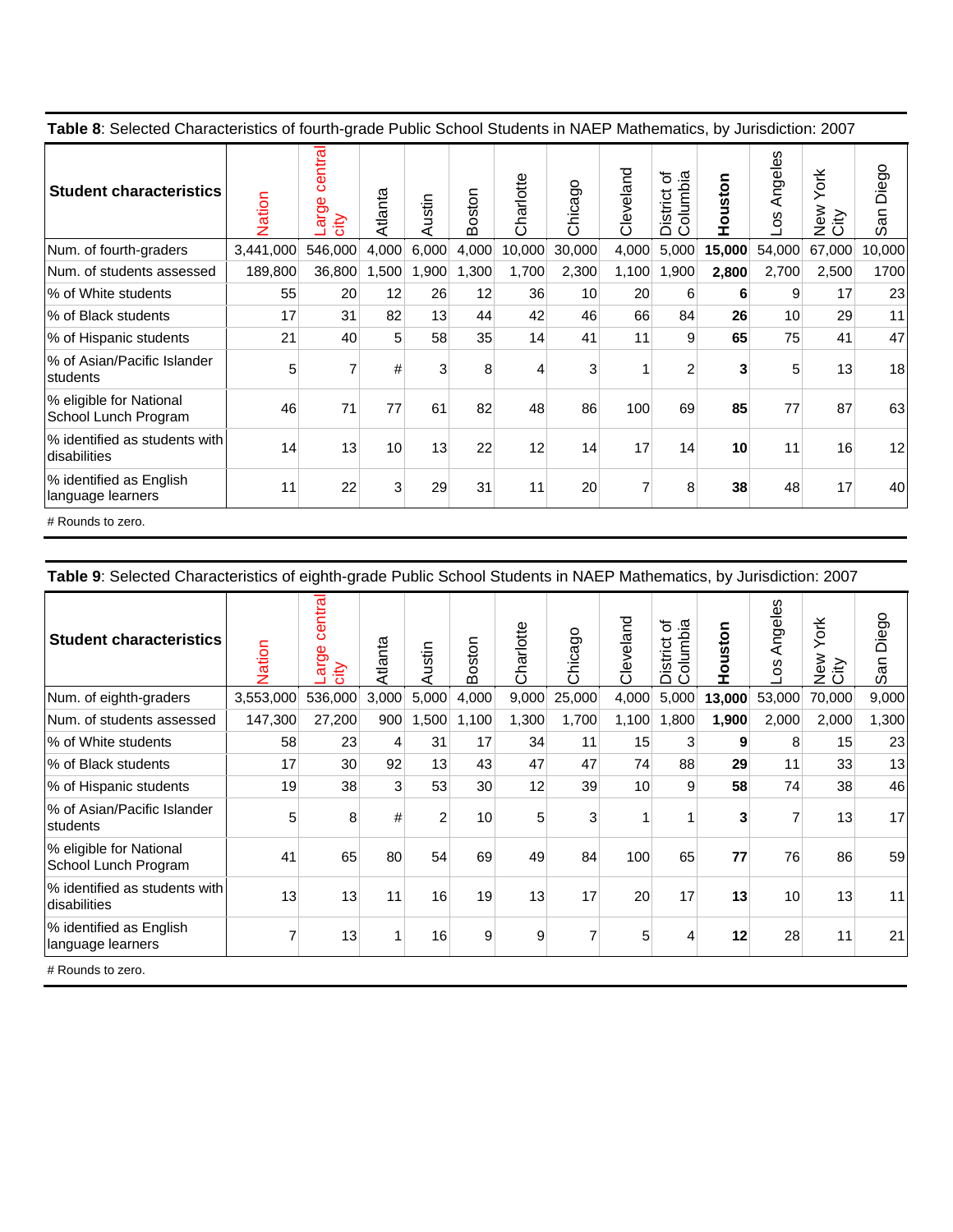### **Appendix A Grade 4 Reading**



# **HOUSTON INDEPENDENT SCHOOL DISTRICT**

## **NATIONAL ASSESSMENT** OF EDUCATIONAL **PROGRESS**

**Trial Urban District Assessment**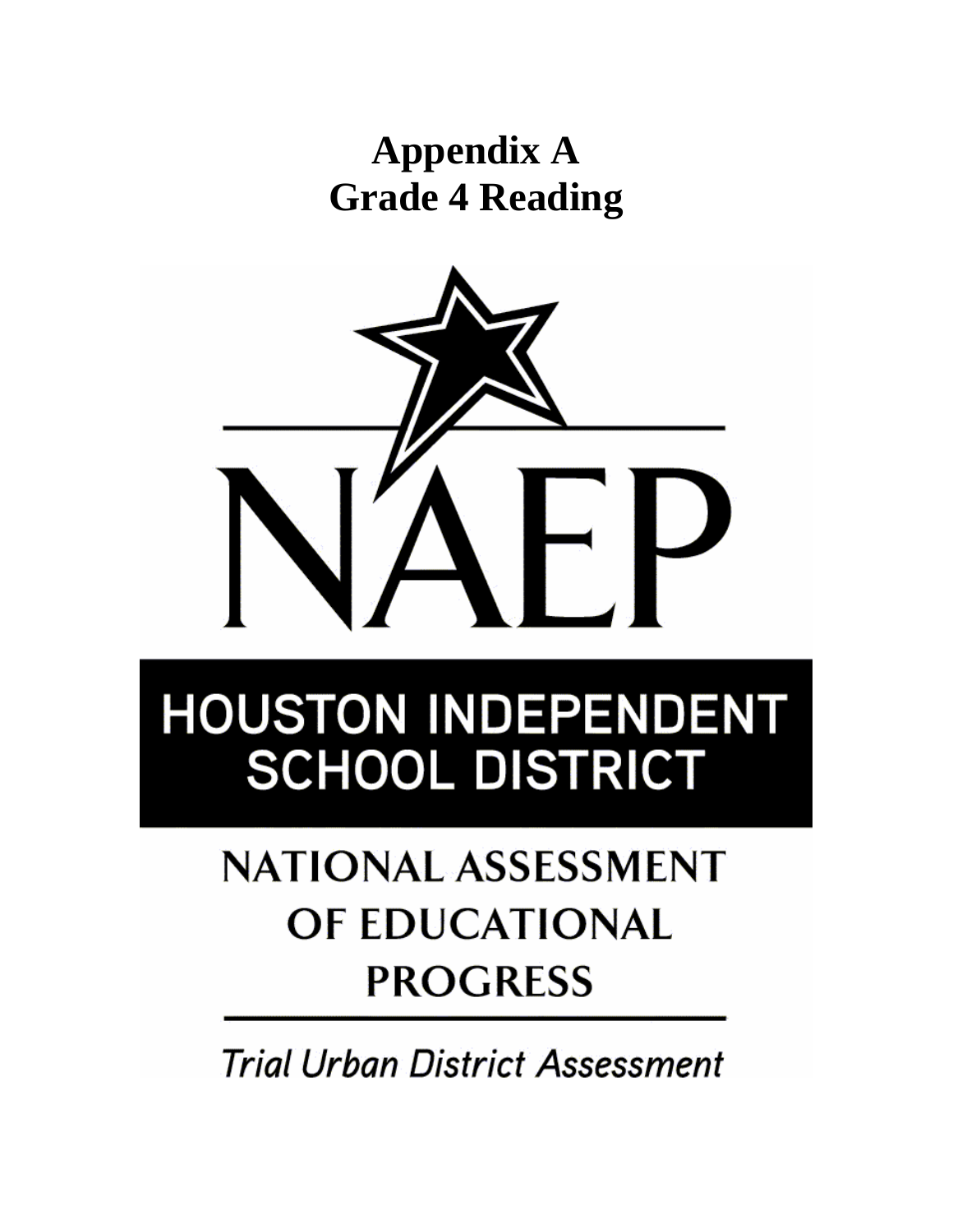

NOTE: Observed differences are not necessarily statistically significant. Detail may not sum to totals because of rounding.

SOURCE: U.S. Department of Education, Institute of Education Sciences, National Center for Education Statistics, National Assessment of Educational Progress (NAEP), 2002, 2003, 2005 and 2007 Reading Assessments.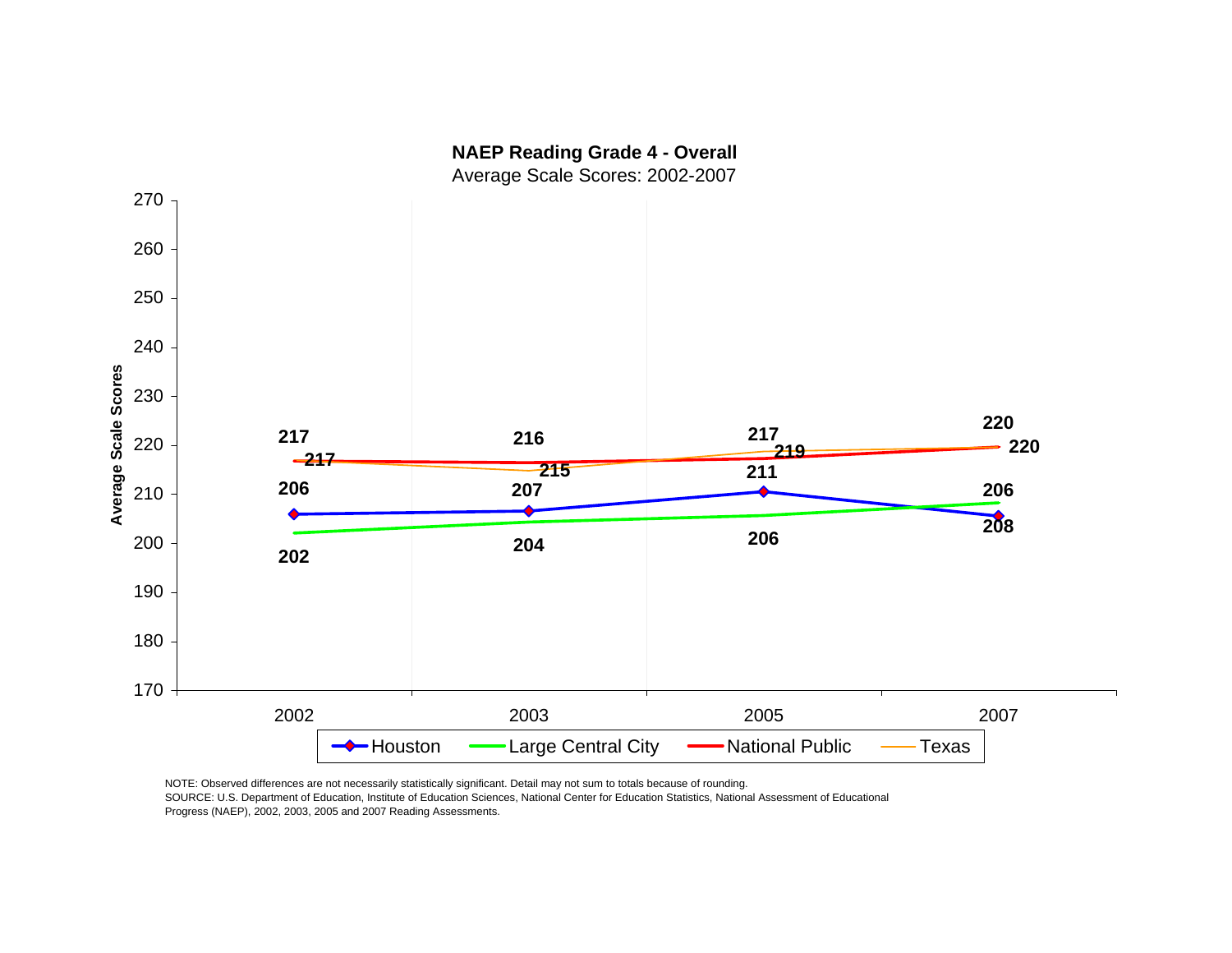**Overall ─ Reading ─ Grade 4**

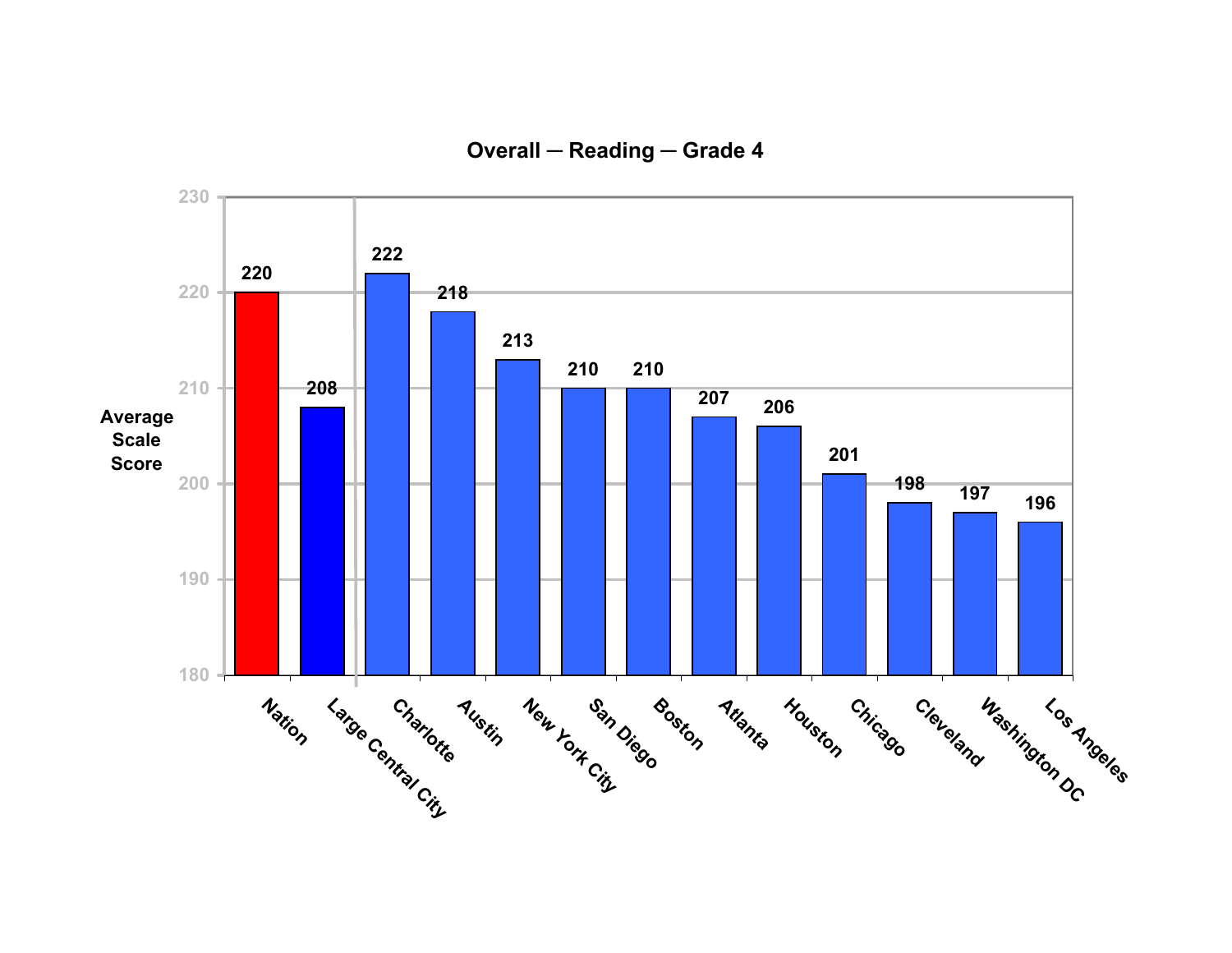

SOURCE: U.S. Department of Education, Institute of Education Sciences, National Center for Education Statistics, National Assessment of Educational Progress (NAEP), 2002, 2003, 2005 and 2007 Reading Assessments.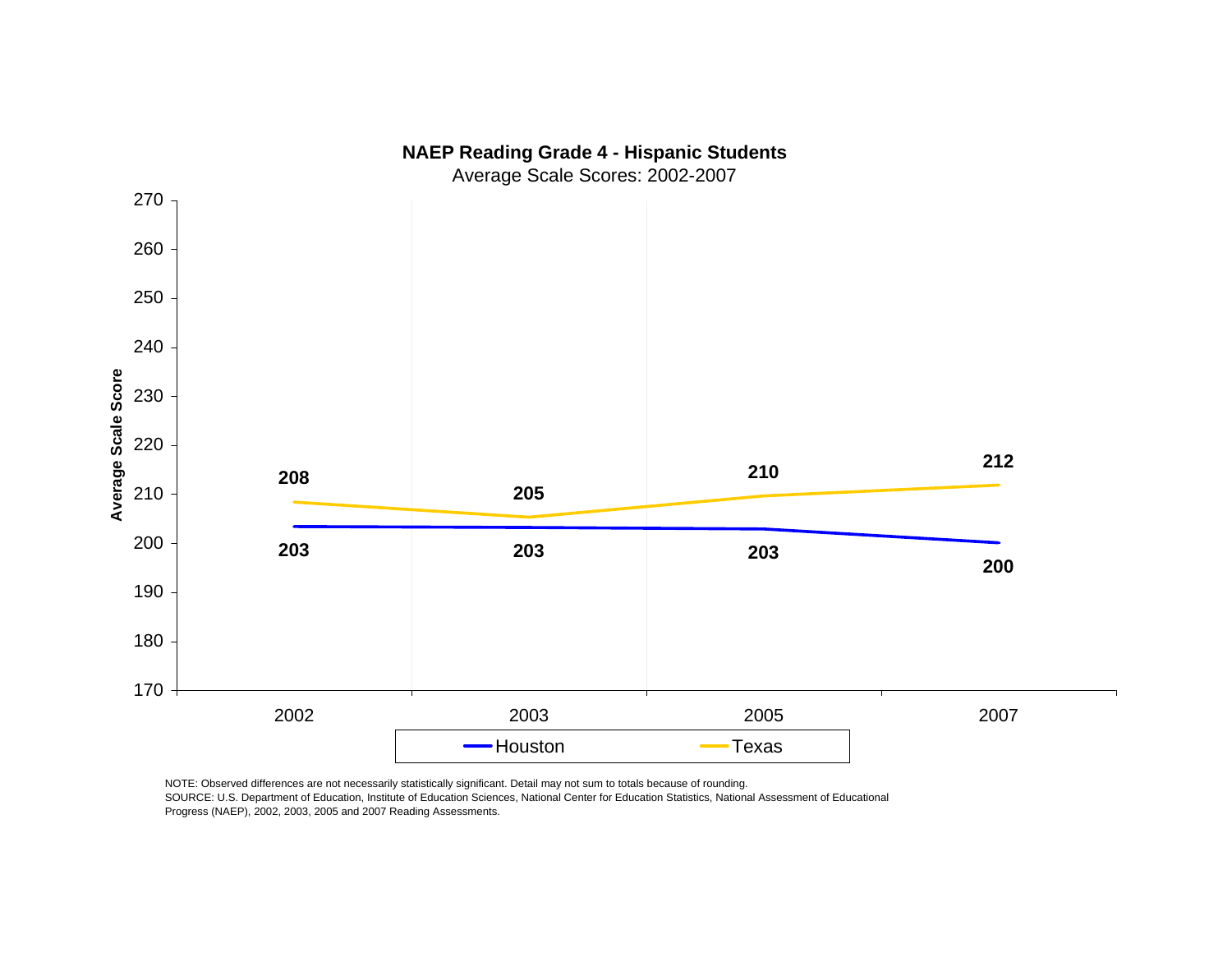**Hispanic Students ─ Reading ─ Grade 4**

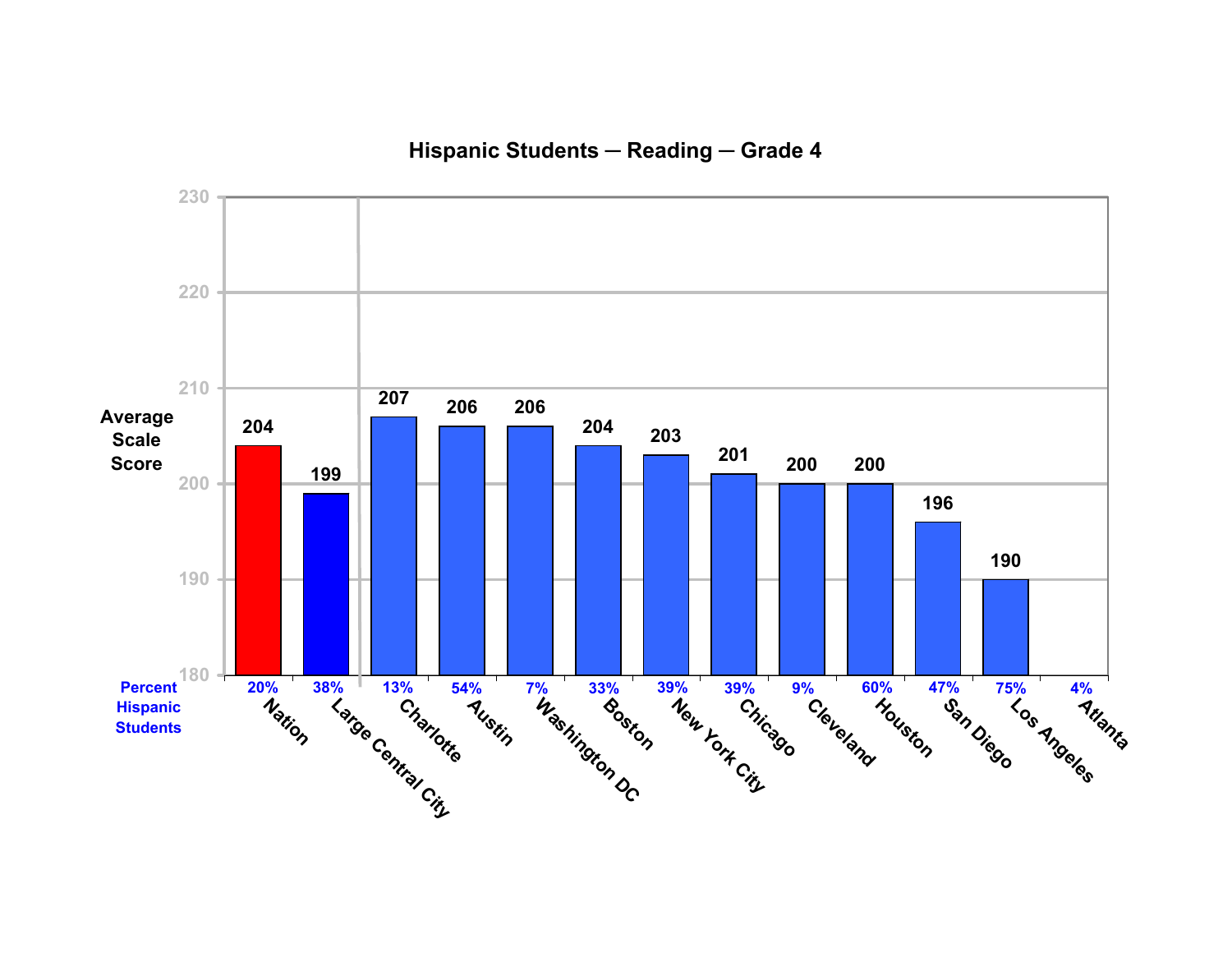**White - Hispanic Gaps**

270 **Houston Texas** 260 **245**250 **241 White <sup>235</sup>** 240**233**D **232 232 232**Average Scale Score **Average Scale Score** r. **227**230n. T **Score Gap** Ū. **<sup>32</sup> <sup>42</sup> <sup>40</sup>22**22029 <sup>2</sup> <sup>22</sup> <sup>24</sup> <sup>24</sup> <sup>22</sup> <sup>22</sup> **24 22**  $\blacksquare$  $\blacksquare$ n П **Hispanic**  $\blacksquare$  $\blacksquare$ 210 'n **<sup>212</sup>** П  $\blacksquare$ **210**n **208**200**205203 203 203 200**1901801702007 2002 2003 2005 2007 2002 2003 2005 2007

NOTE: The NAEP Reading scale ranges from 0 to 500. Observed differences are not necessarily statistically significant. SOURCE: U.S. Department of Education, Institute of Education Sciences, National Center for Education Statistics, National Assessment of Educational Progress (NAEP), 2002, 2003, 2005 and 2007 Reading Assessments.

**NAEP Reading Grade 4** Average reading scale scores and score gaps for White - Hispanic students, grade 4: 2002-2007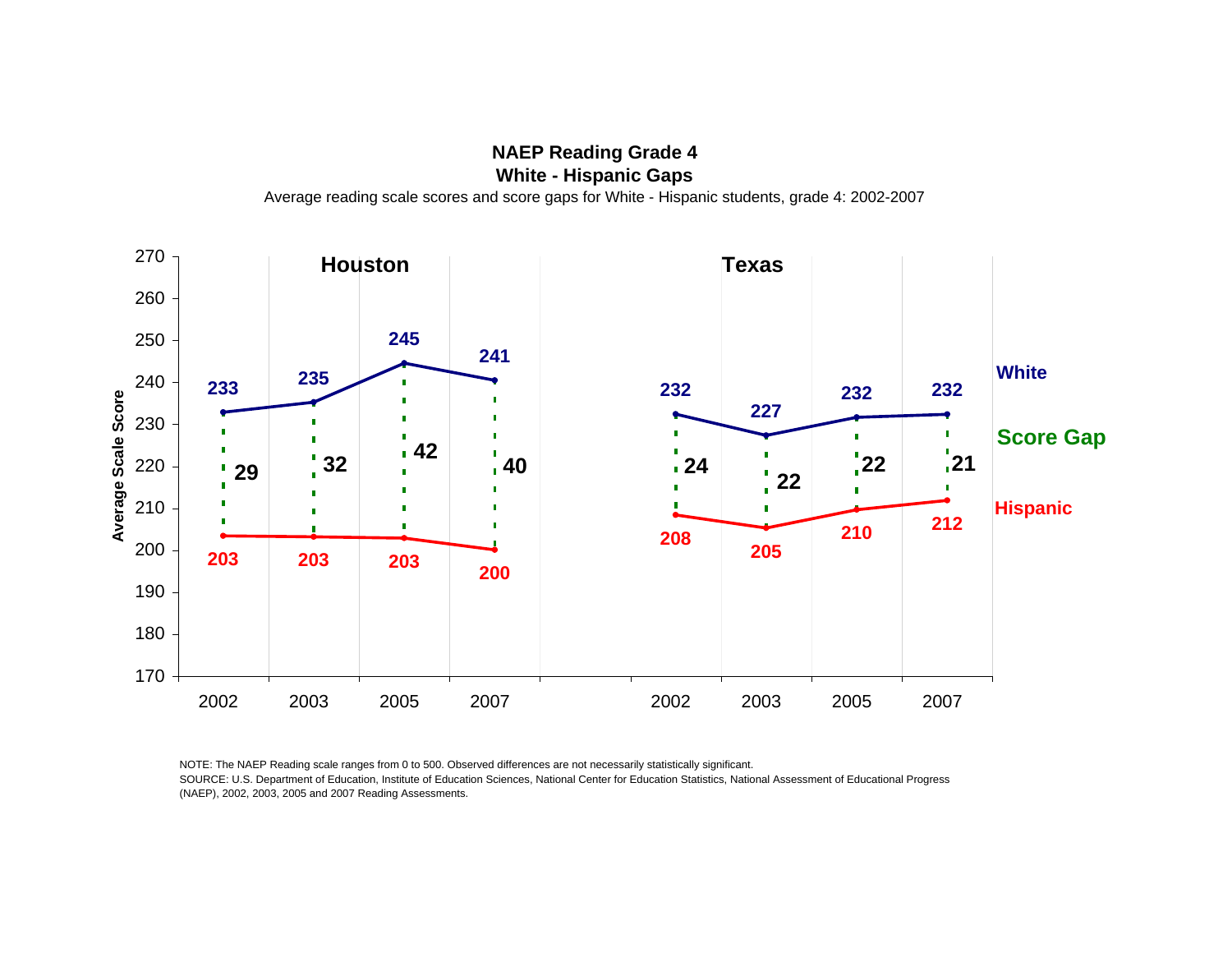

NOTE: Observed differences are not necessarily statistically significant. Detail may not sum to totals because of rounding.

SOURCE: U.S. Department of Education, Institute of Education Sciences, National Center for Education Statistics, National Assessment of Educational Progress (NAEP), 2002, 2003, 2005 and 2007 Reading Assessments.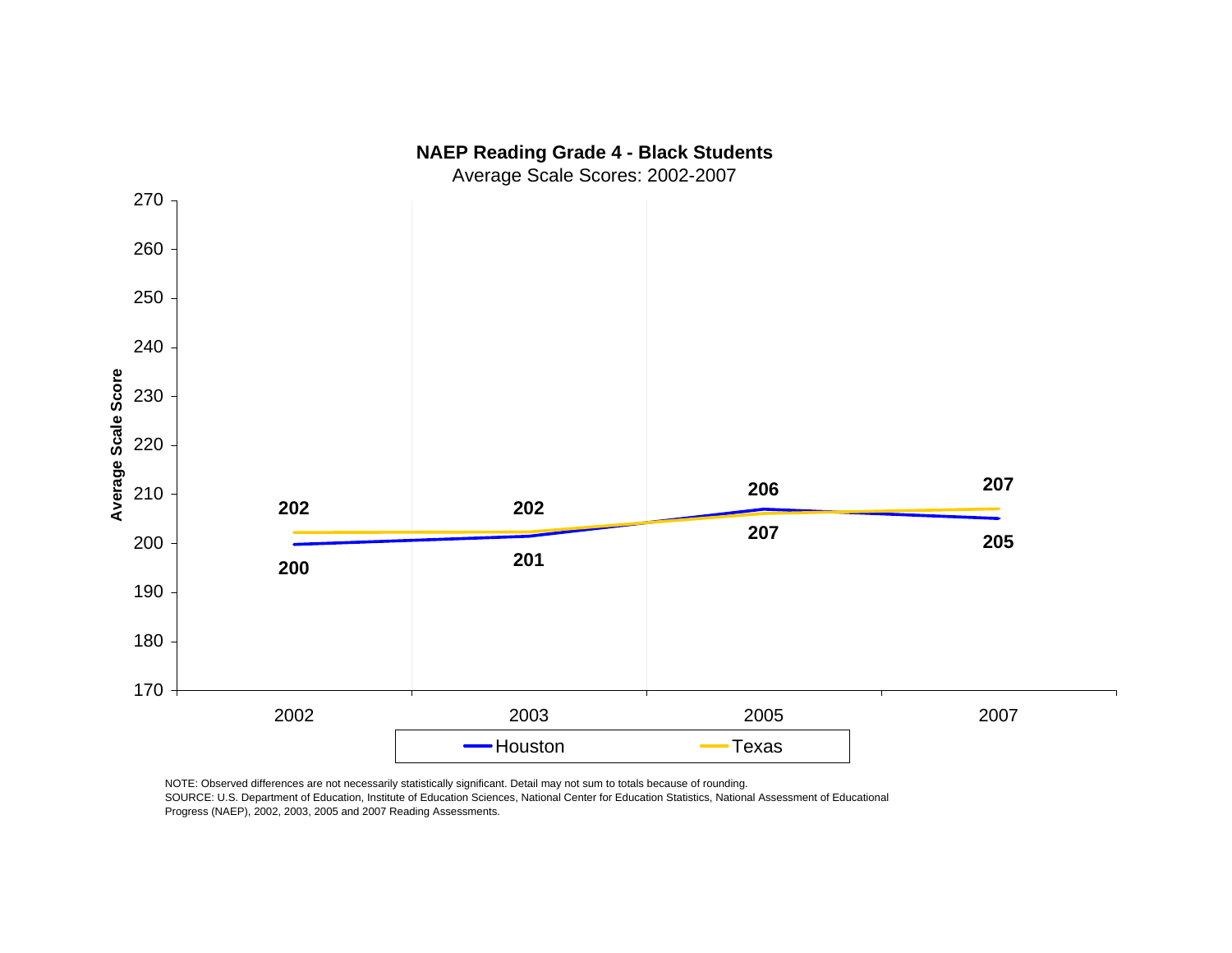#### **Black Students ─ Reading ─ Grade 4**

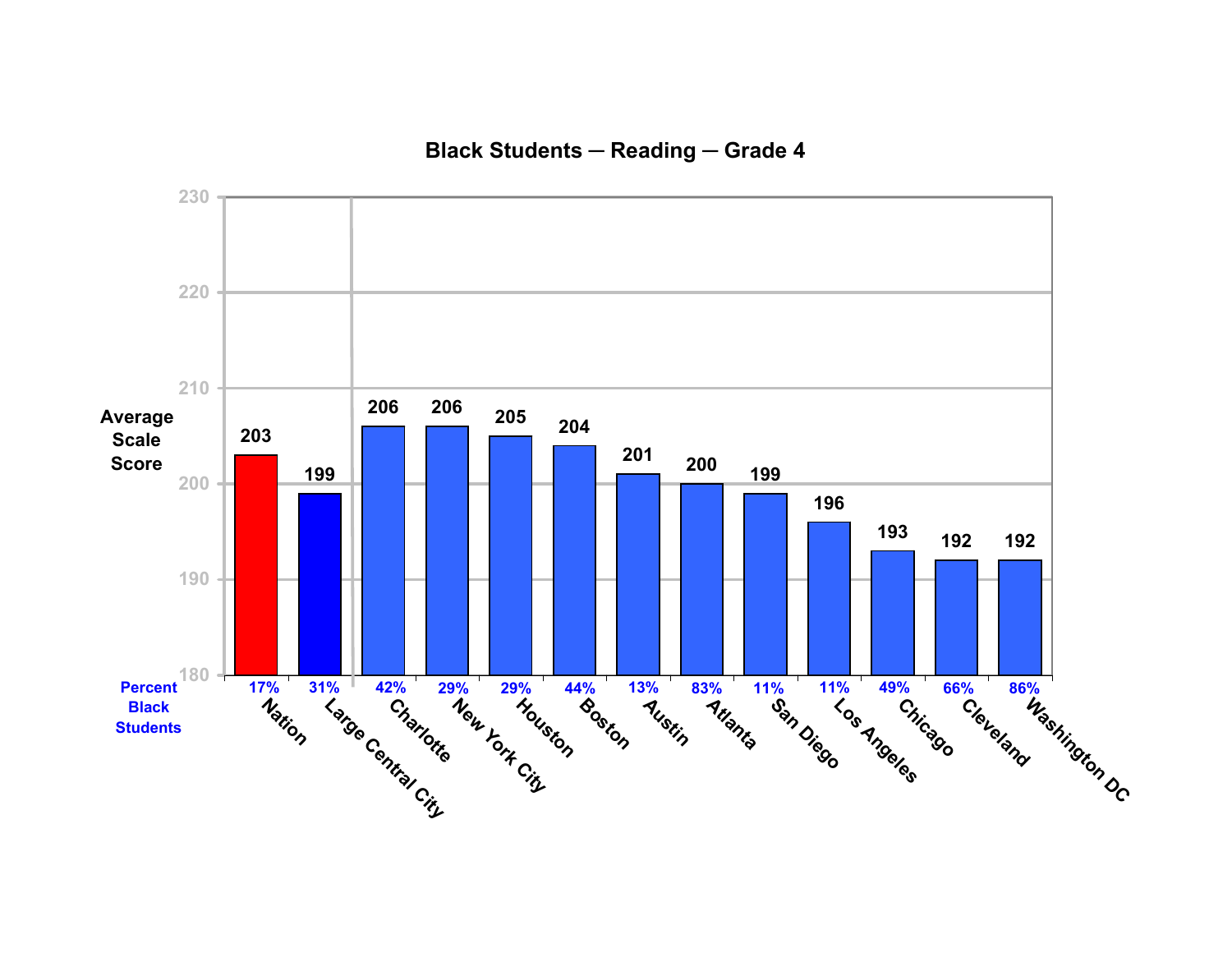**NAEP Reading Grade 4 White - Black Gaps**

**Houston Texas** D **232**  $\frac{6}{32}$ <br>  $\frac{6}{32}$ <br>  $\frac{6}{32}$ <br>  $\frac{22}{32}$ <br>  $\frac{1}{32}$ <br>  $\frac{1}{33}$ <br>  $\frac{1}{34}$ <br>  $\frac{1}{35}$ <br>  $\frac{1}{35}$ <br>  $\frac{1}{30}$ <br>  $\frac{1}{25}$ <br>  $\frac{1}{26}$ <br>  $\frac{1}{32}$ <br>
Score<br>
Score<br>  $\frac{1}{30}$ <br>  $\frac{1}{30}$ <br>  $\frac{1}{30}$ <br>  $\frac{1}{30}$ <br>  $\$ <sup>1</sup>25 Score Gap **<sup>25</sup> <sup>34</sup> 25 207 <sup>205</sup> <sup>207</sup> Black** 2002 2003 2005 2007 2002 2003 2005 2007

NOTE: The NAEP Reading scale ranges from 0 to 500. Observed differences are not necessarily statistically significant. SOURCE: U.S. Department of Education, Institute of Education Sciences, National Center for Education Statistics, National Assessment of Educational Progress (NAEP), 2002, 2003, 2005 and 2007 Reading Assessments.

Average reading scale scores and score gaps for White - Black students, grade 4: 2002-2007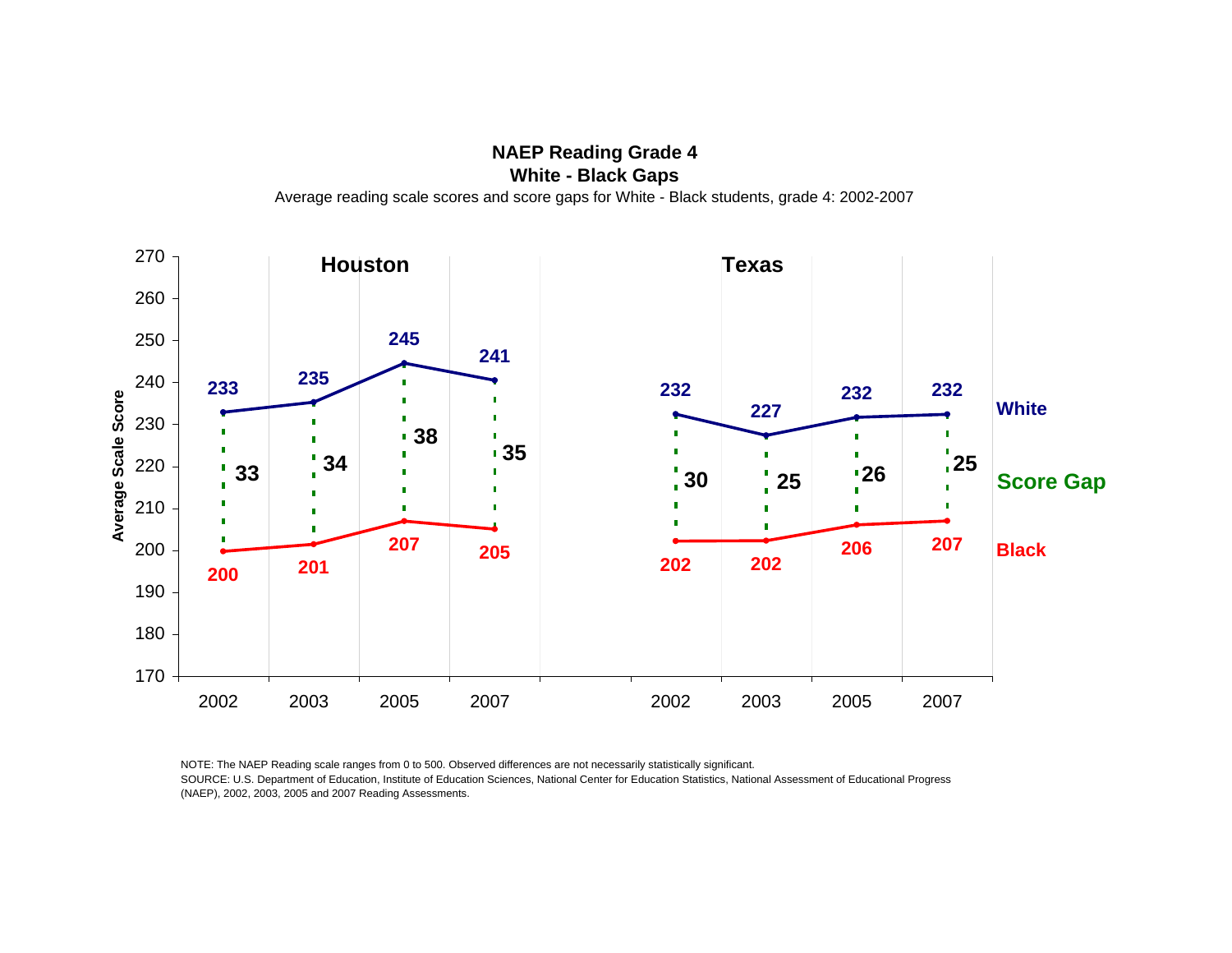### **Appendix B Grade 8 Reading**



# **HOUSTON INDEPENDENT SCHOOL DISTRICT**

## **NATIONAL ASSESSMENT** OF EDUCATIONAL **PROGRESS**

**Trial Urban District Assessment**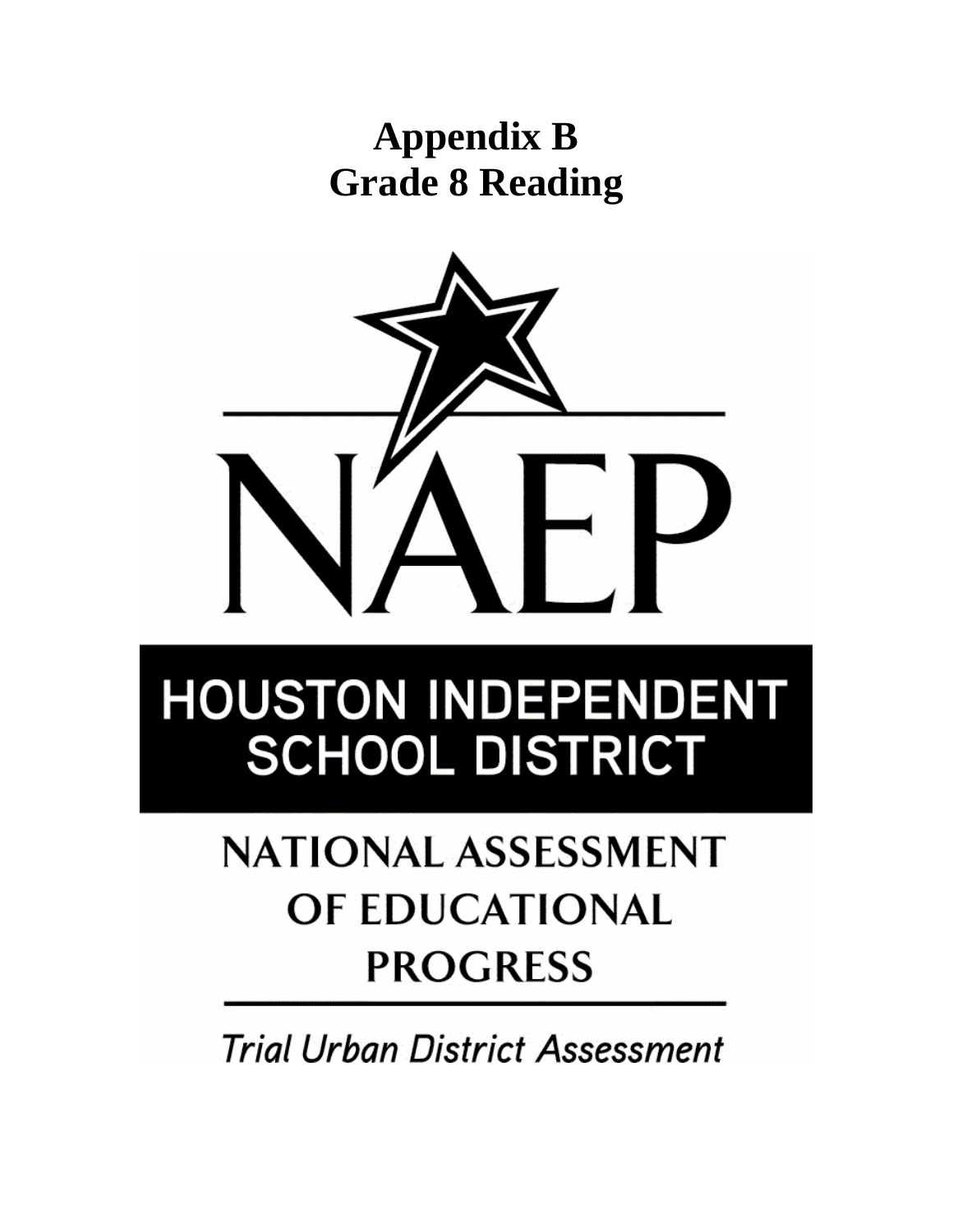

NOTE: Observed differences are not necessarily statistically significant. Detail may not sum to totals because of rounding. SOURCE: U.S. Department of Education, Institute of Education Sciences, National Center for Education Statistics, National Assessment of Educational Progress (NAEP), 2002, 2003, 2005 and 2007 Reading Assessments.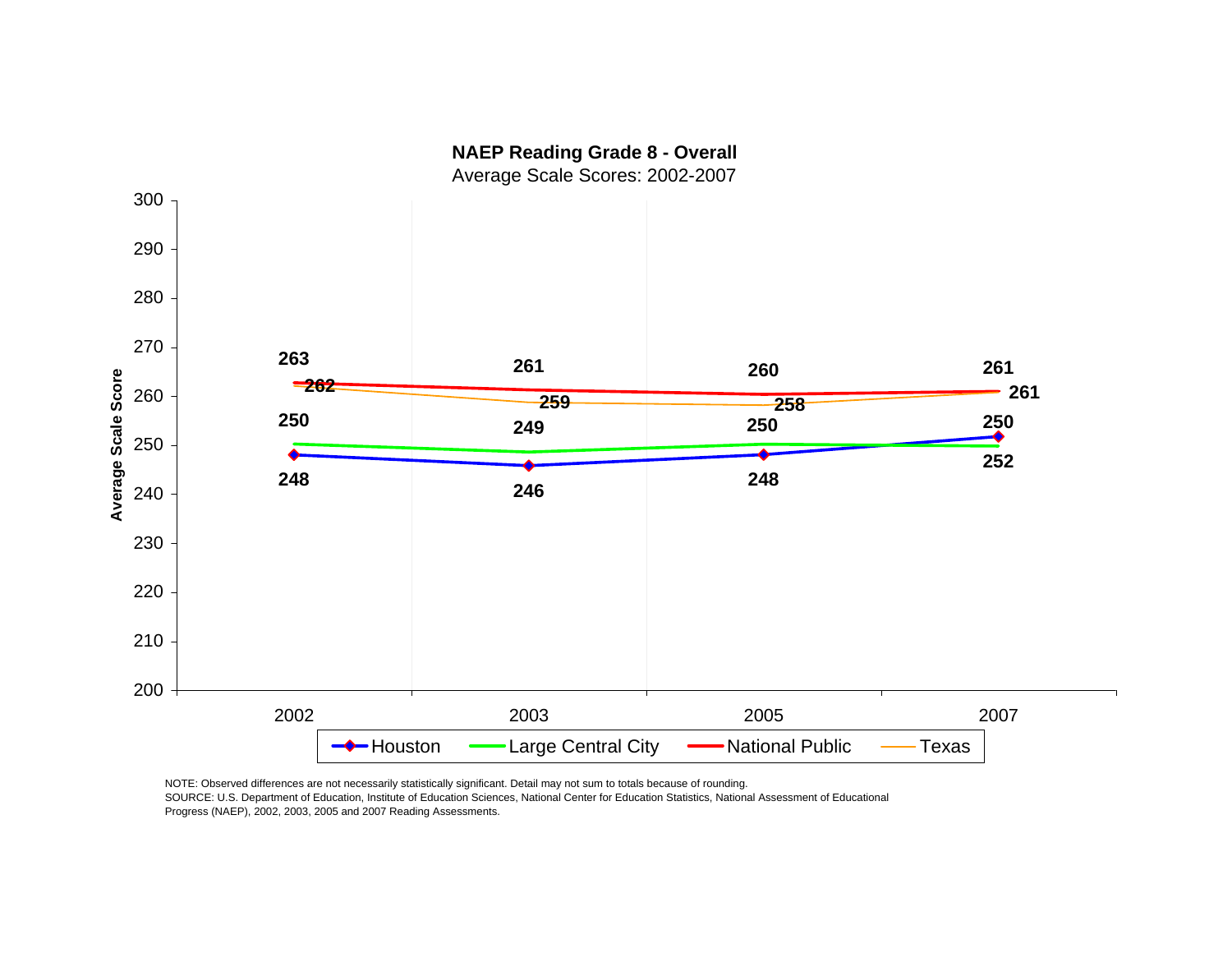**Overall ─ Reading ─ Grade 8**

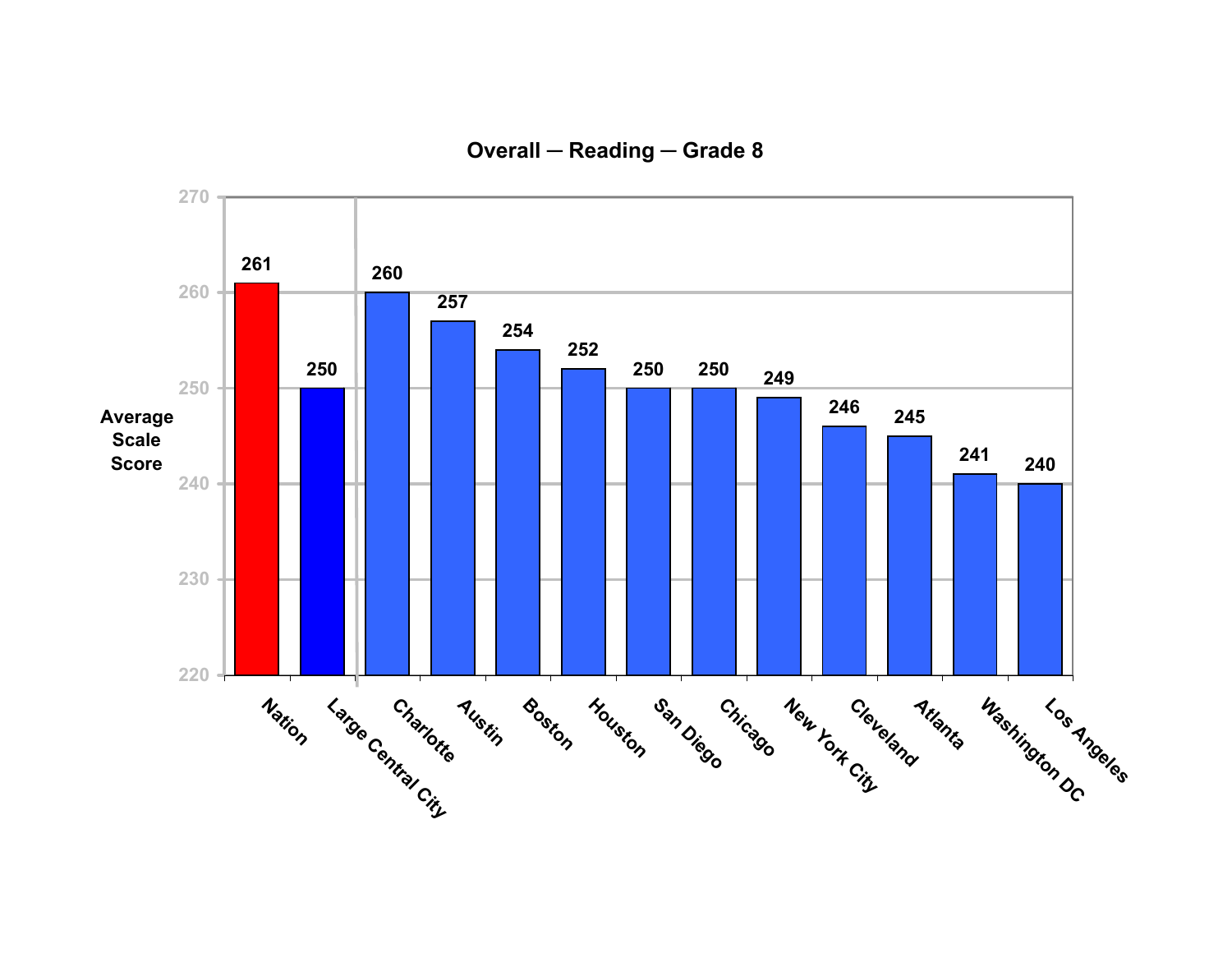

NOTE: Observed differences are not necessarily statistically significant. Detail may not sum to totals because of rounding.

SOURCE: U.S. Department of Education, Institute of Education Sciences, National Center for Education Statistics, National Assessment of Educational Progress (NAEP), 2002, 2003, 2005 and 2007 Reading Assessments.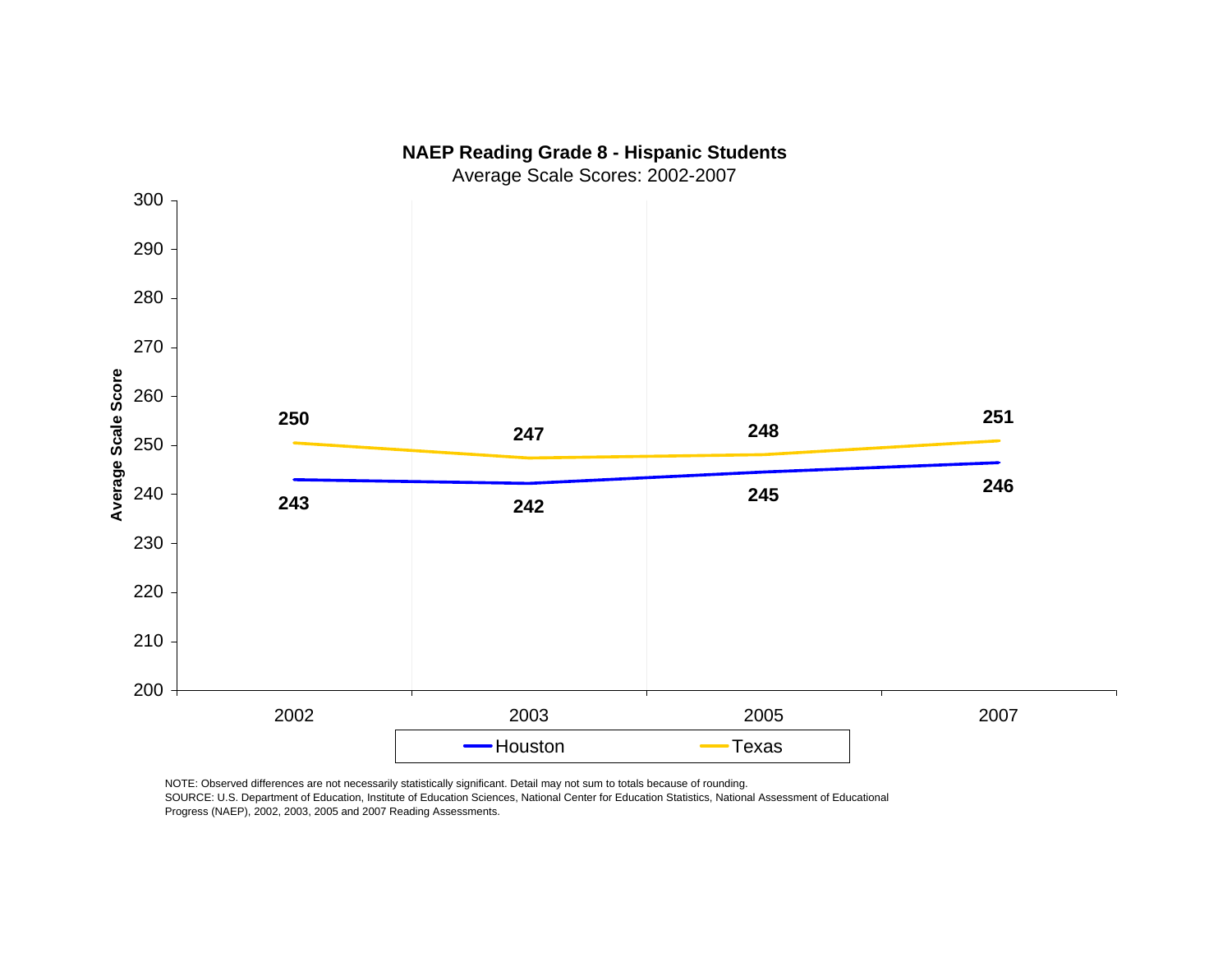**Hispanic Students ─ Reading ─ Grade 8**

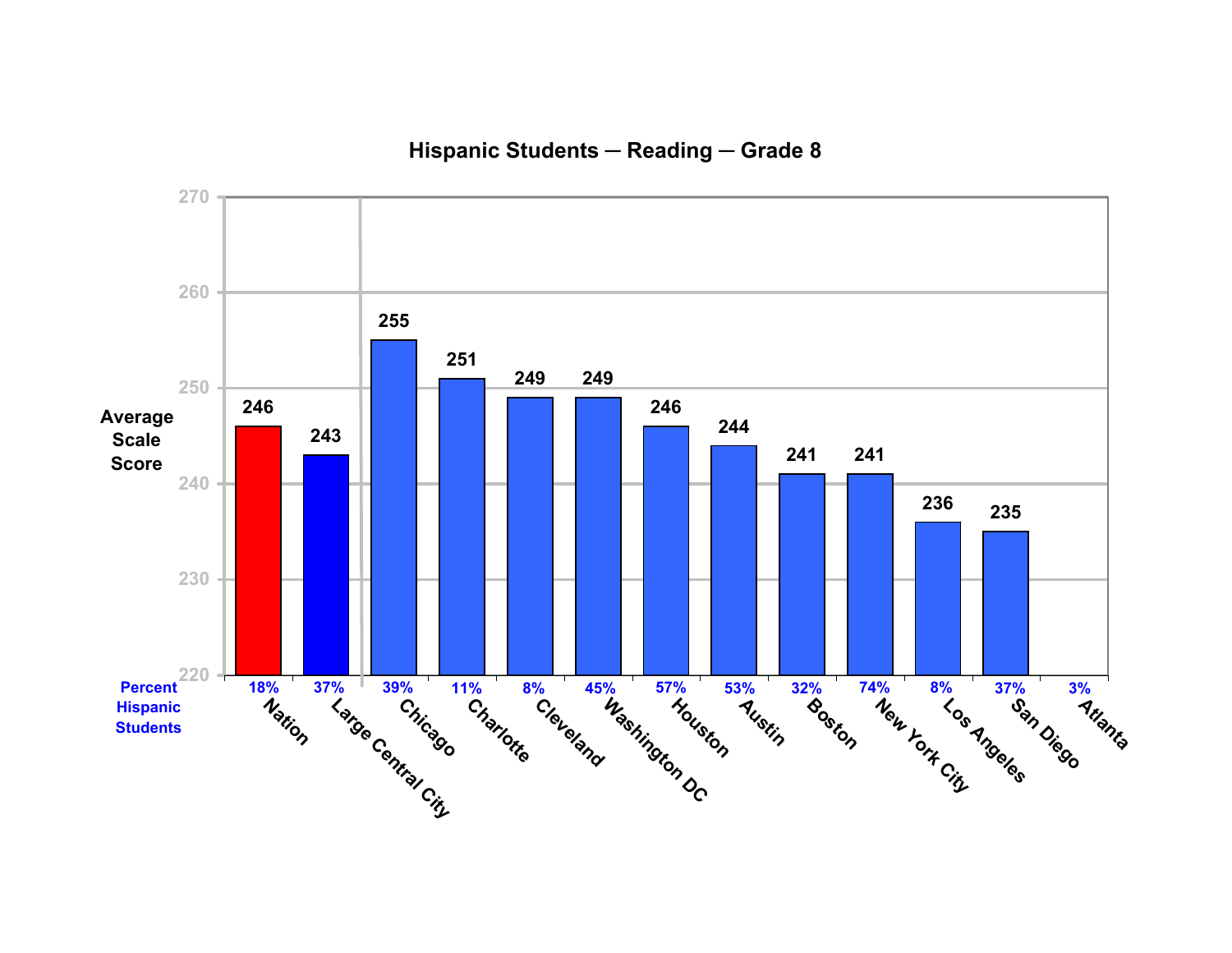**White - Hispanic Gaps** Average reading scale scores and score gaps for White - Hispanic students, grade 8: 2002-2007

300**Houston Texas** 290 **280 281 279276 <sup>275</sup>** 280**White272 270270** $\blacksquare$  $\blacksquare$ 270 $\blacksquare$ Average Scale Score  $\blacksquare$ **Average Scale Score**  $\blacksquare$  **<sup>36</sup> <sup>34</sup>**п **24 22 24 Score Gap 26 <sup>24</sup> <sup>36</sup> <sup>28</sup>** $\frac{1}{2}$ 260 $\mathbf{r}$ n 250 $\blacksquare$  $\blacksquare$ **Hispanic** п 'n **<sup>248</sup> <sup>251</sup> 250 247 <sup>245</sup> <sup>246</sup>** 240**243 242**2302202102002007 2002 2003 2005 2007 2002 2003 2005 2007

NOTE: The NAEP Reading scale ranges from 0 to 500. Observed differences are not necessarily statistically significant. SOURCE: U.S. Department of Education, Institute of Education Sciences, National Center for Education Statistics, National Assessment of Educational Progress (NAEP), 2002, 2003, 2005 and 2007 Reading Assessments.

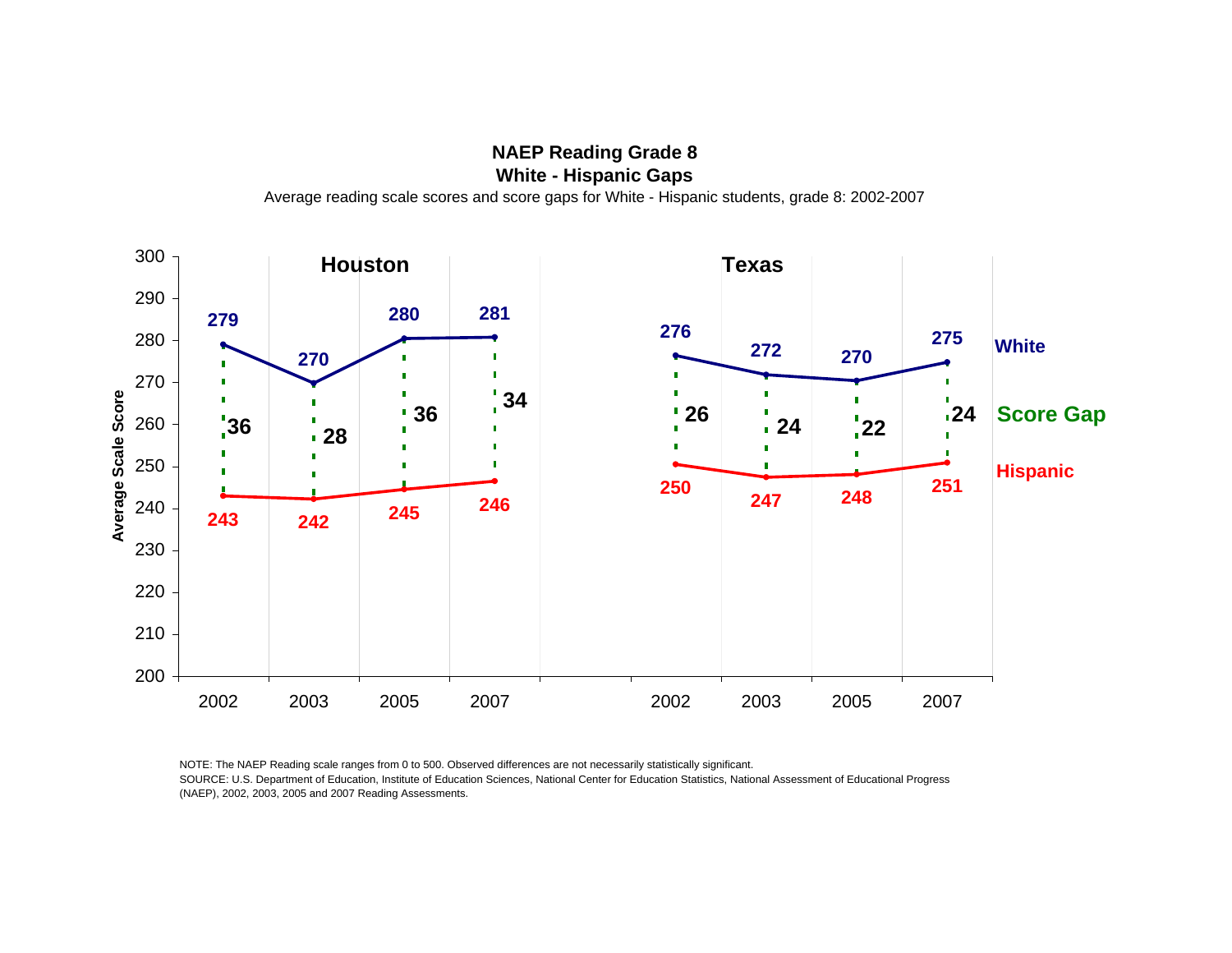

NOTE: Observed differences are not necessarily statistically significant. Detail may not sum to totals because of rounding.

SOURCE: U.S. Department of Education, Institute of Education Sciences, National Center for Education Statistics, National Assessment of Educational Progress (NAEP), 2002, 2003, 2005 and 2007 Reading Assessments.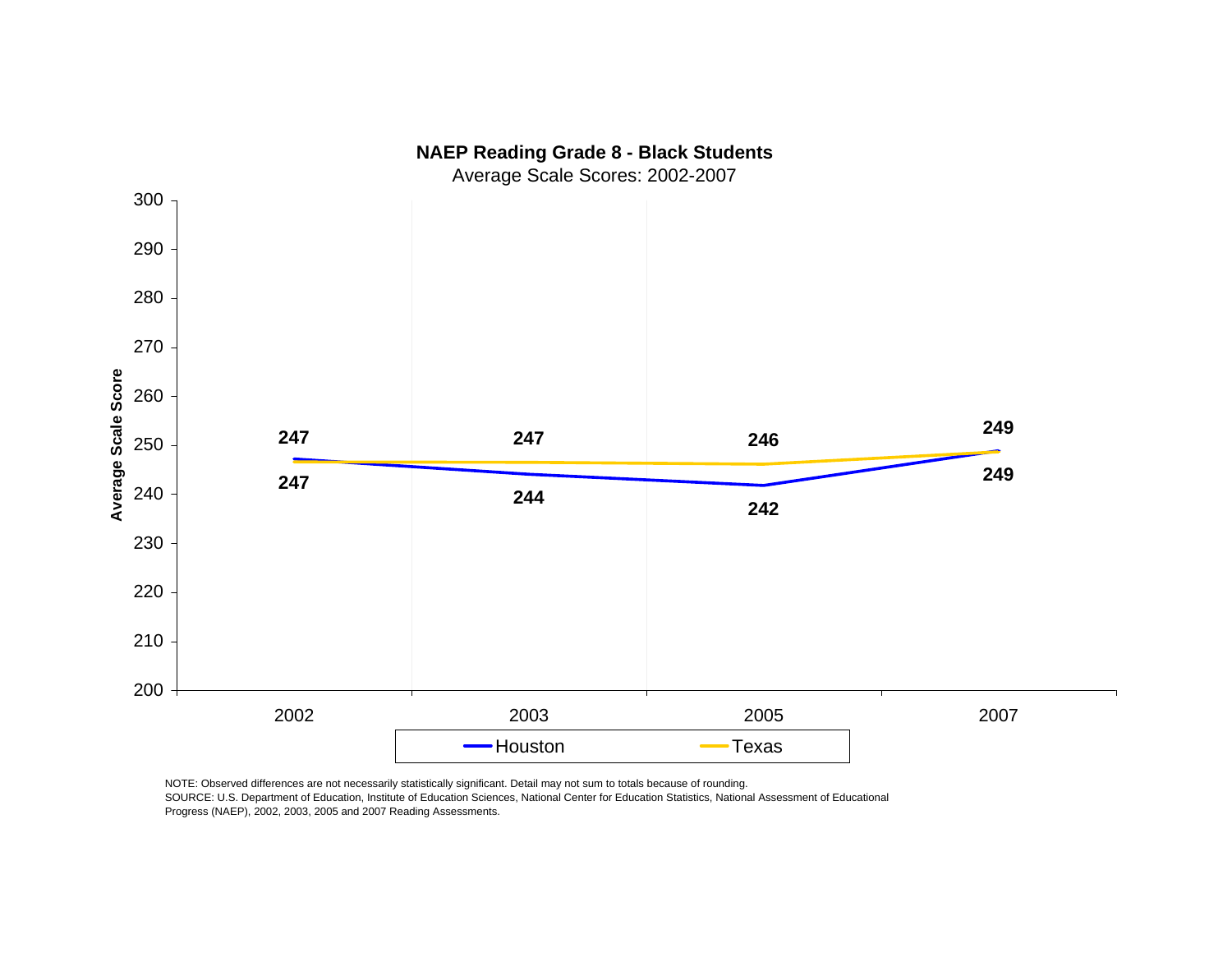#### **Black Students ─ Reading ─ Grade 8**

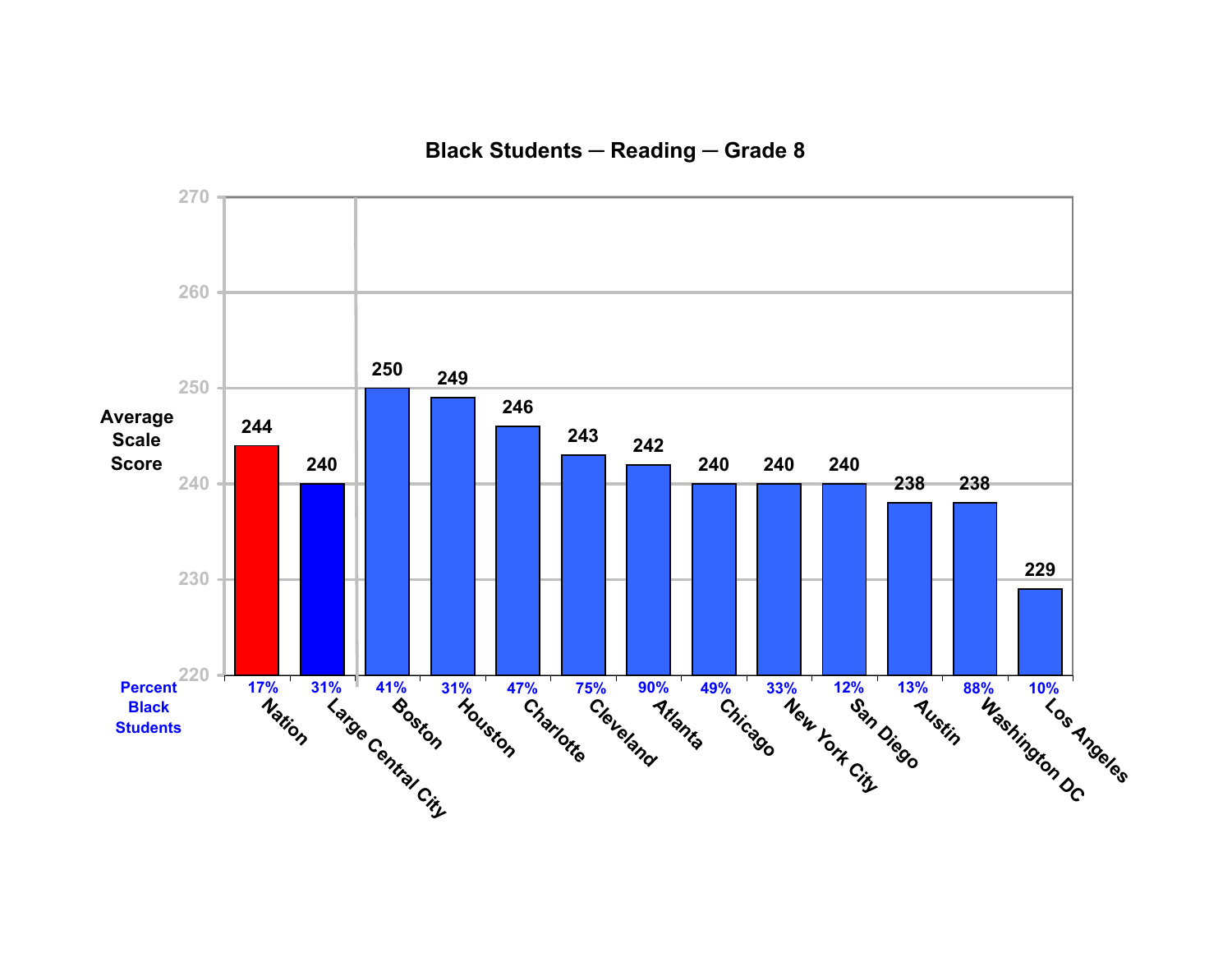**NAEP Reading Grade 8 White - Black Gaps** Average reading scale scores and score gaps for White - Black students, grade 8: 2002-2007

300**Houston Texas** 290 **280 281 279276 <sup>275</sup>** 280**White272 270270**n  $\blacksquare$  $\blacksquare$ 270 $\blacksquare$ r. Average Scale Score **32** $\blacksquare$ **Average Scale Score** Ō. 'n  $\blacksquare$  $\begin{array}{|c|c|c|}\n\hline\n\text{126} & \text{39}\n\end{array}$ **x Score Gap 124 126 Score Gap <sup>32</sup> <sup>26</sup> <sup>26</sup>** $\frac{1}{2}$ 260Г n 250 $\blacksquare$  $\blacksquare$ Ē  $\blacksquare$ **Black** $\blacksquare$  **<sup>249</sup> <sup>249</sup> 247 <sup>244</sup> <sup>247</sup> 247 246**240**242**2302202102002007 2002 2003 2005 2007 2002 2003 2005 2007

NOTE: The NAEP Reading scale ranges from 0 to 500. Observed differences are not necessarily statistically significant. SOURCE: U.S. Department of Education, Institute of Education Sciences, National Center for Education Statistics, National Assessment of Educational Progress (NAEP), 2002, 2003, 2005 and 2007 Reading Assessments.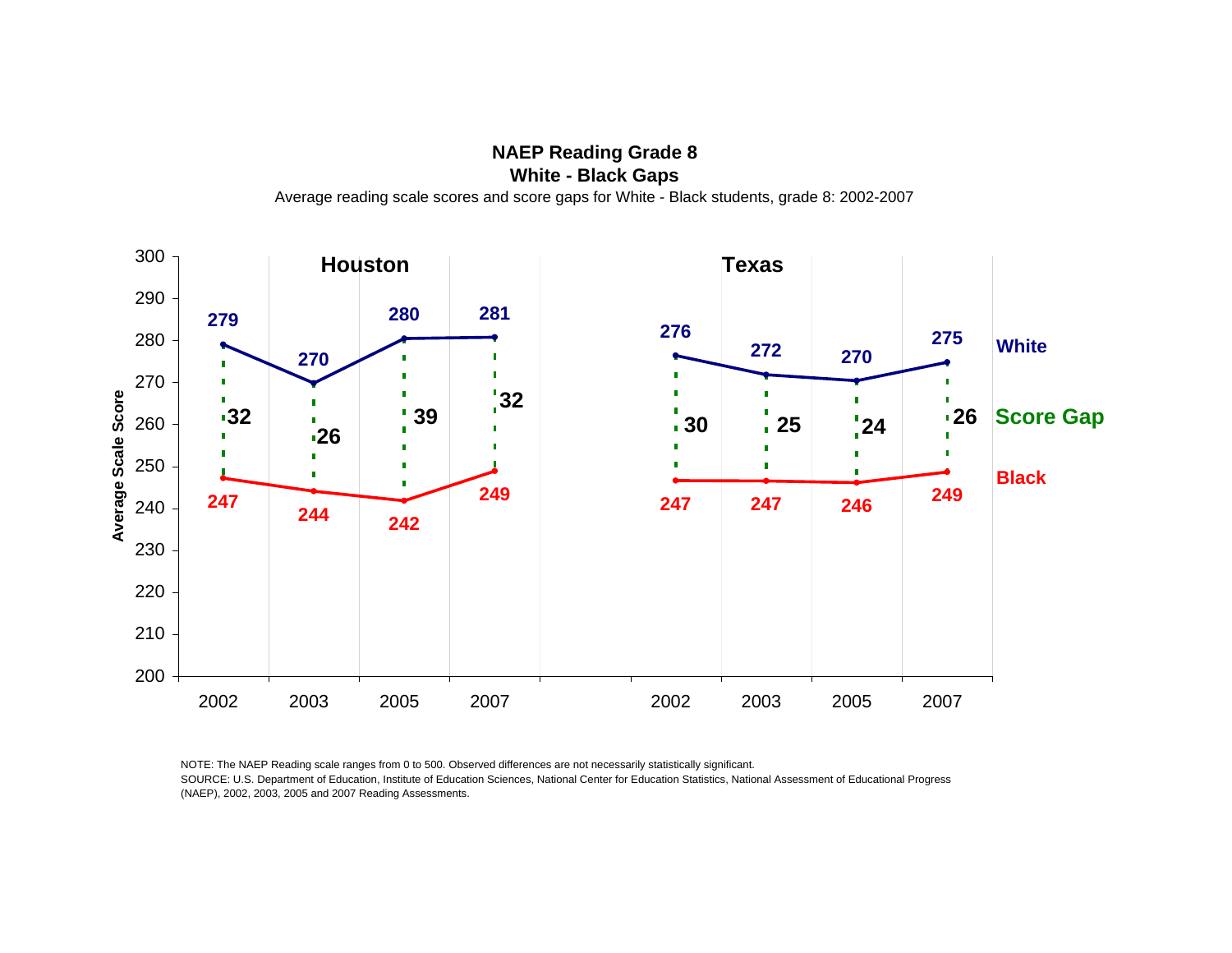### **Appendix C Grade 4 Mathematics**



# **HOUSTON INDEPENDENT SCHOOL DISTRICT**

## **NATIONAL ASSESSMENT** OF EDUCATIONAL **PROGRESS**

**Trial Urban District Assessment**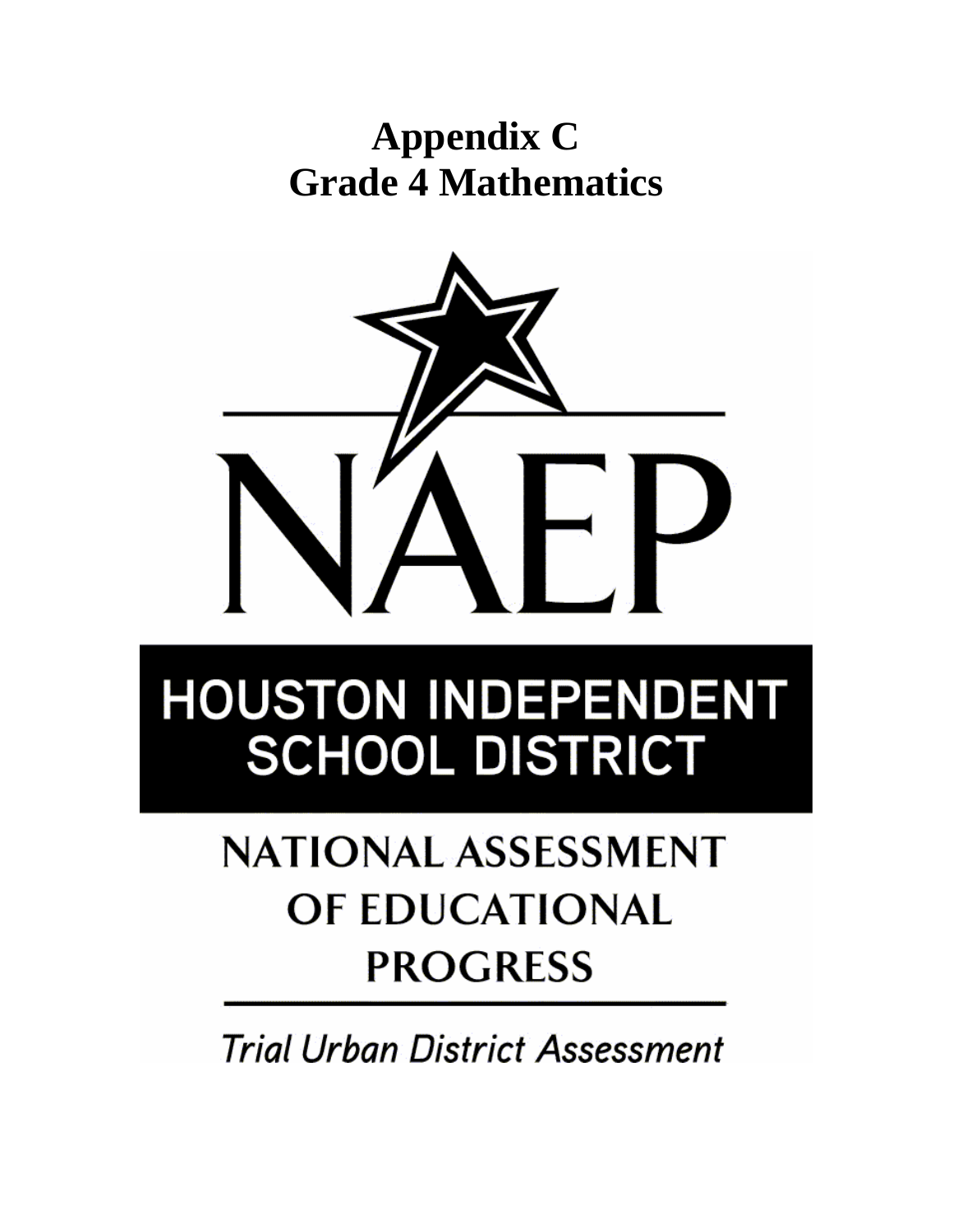

SOURCE: U.S. Department of Education, Institute of Education Sciences, National Center for Education Statistics, National Assessment of Educational

Progress (NAEP), 2003, 2005 and 2007 Mathematics Assessments.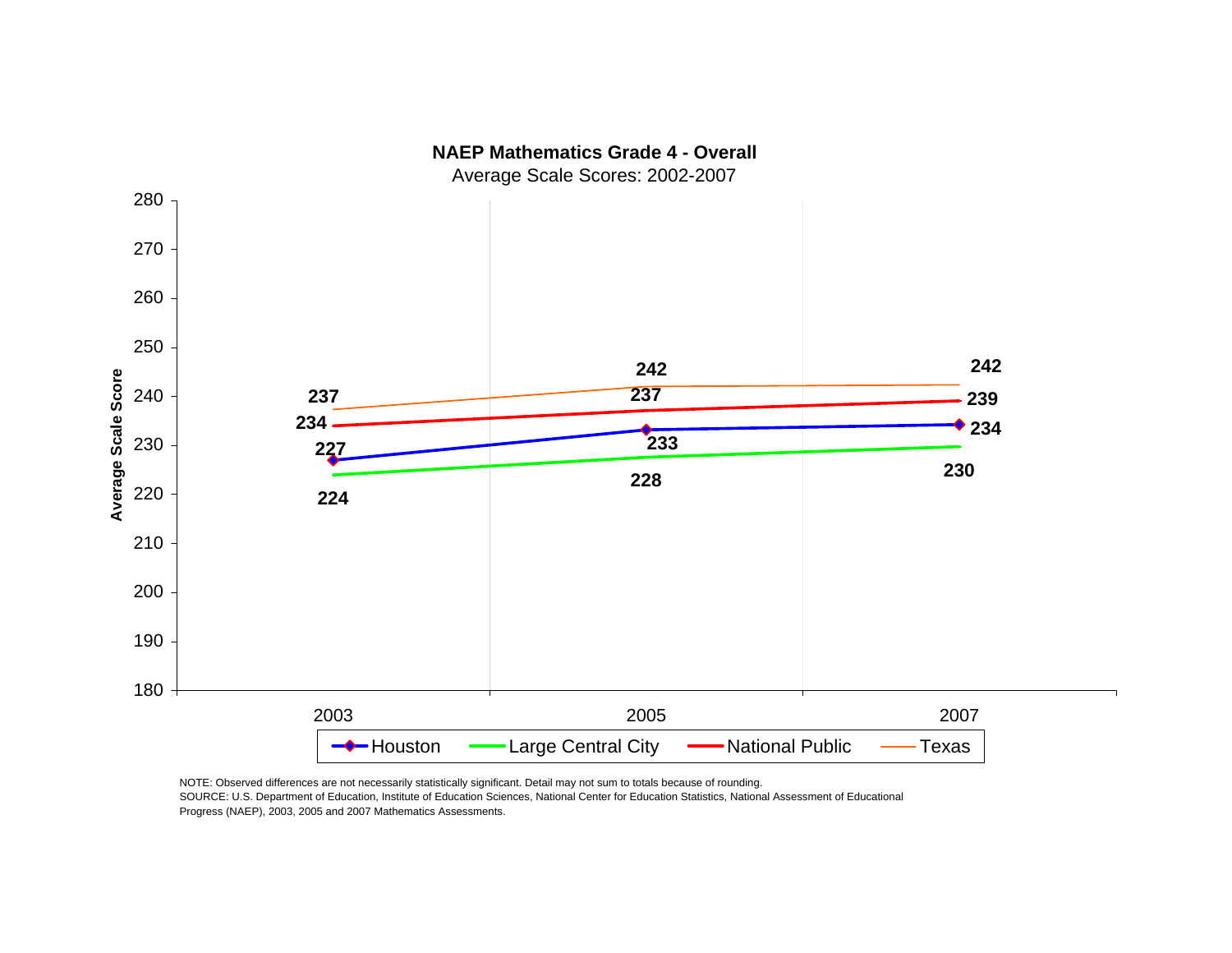**Overall ─ Mathematics ─ Grade 4**

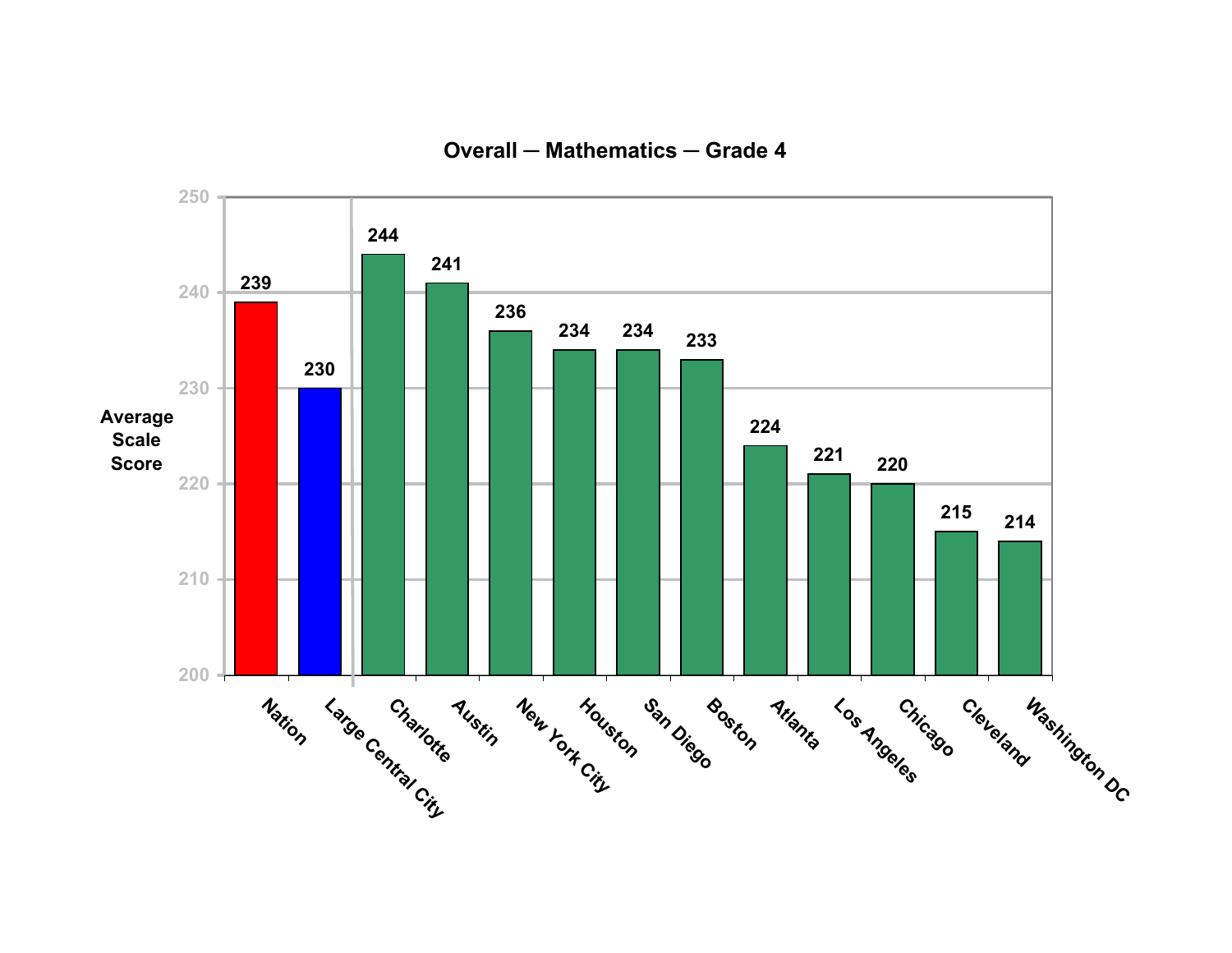

NOTE: Observed differences are not necessarily statistically significant. Detail may not sum to totals because of rounding.

SOURCE: U.S. Department of Education, Institute of Education Sciences, National Center for Education Statistics, National Assessment of Educational Progress (NAEP), 2003, 2005 and 2007 Mathematics Assessments.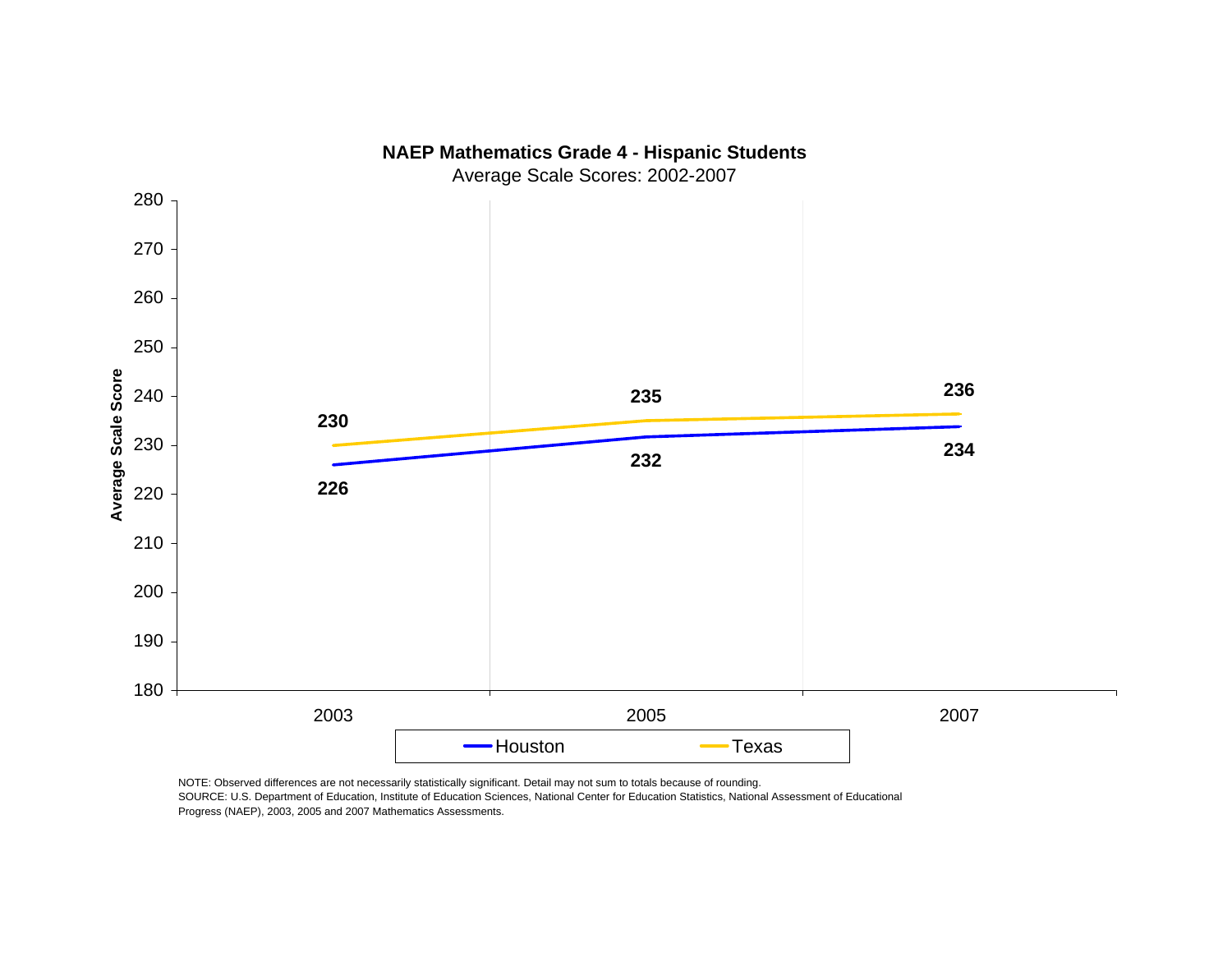**Hispanic Students ─ Mathematics ─ Grade 4**

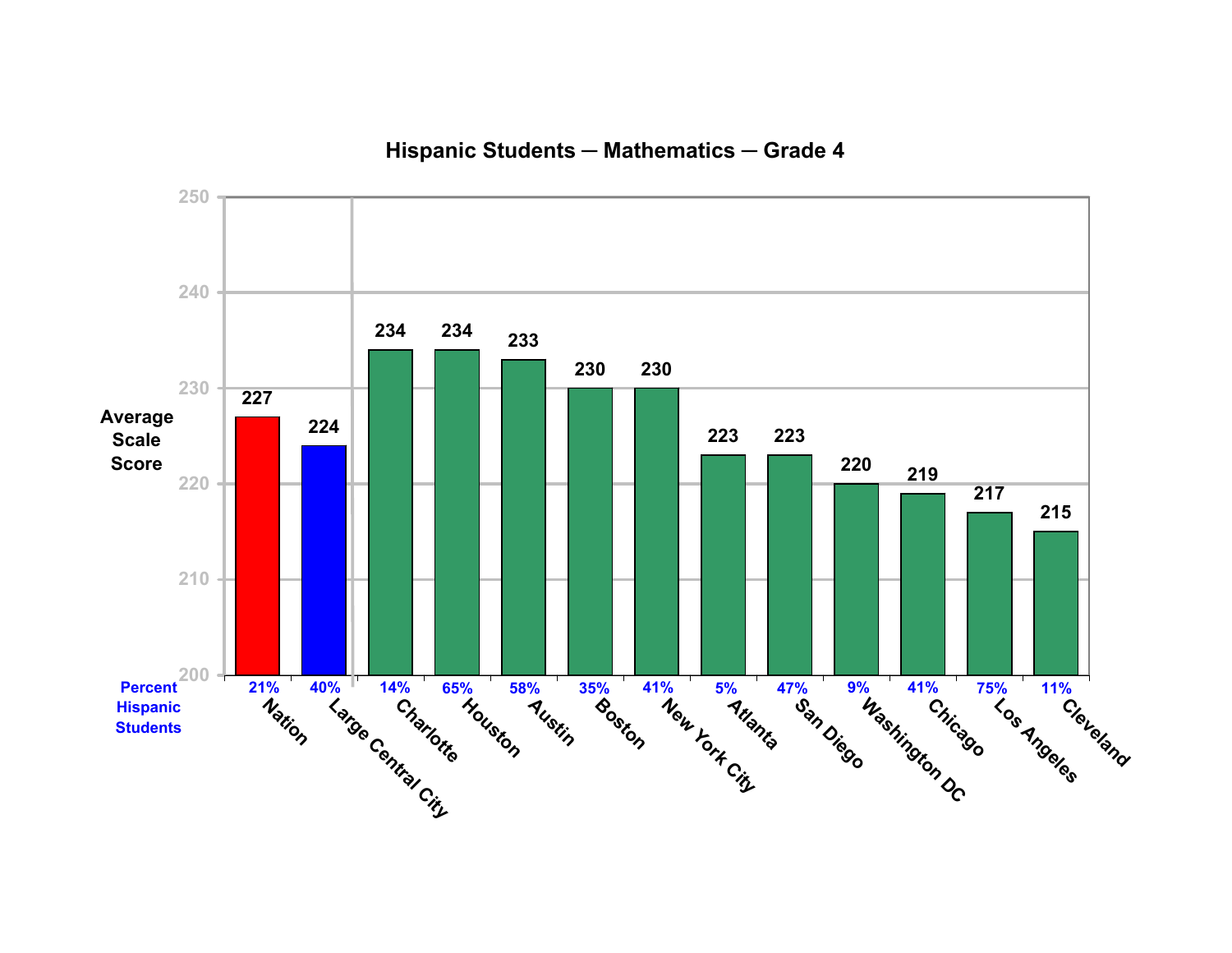**NAEP Mathematics Grade 4White - Hispanic Gaps** Average mathematics scale scores and score gaps for White - Hispanic students, grade 4: 2003-2007



NOTE: The NAEP Mathematics scale ranges from 0 to 500. Observed differences are not necessarily statistically significant. SOURCE: U.S. Department of Education, Institute of Education Sciences, National Center for Education Statistics, National Assessment of Educational Progress (NAEP), 2003, 2005 and 2007 Mathematics Assessments.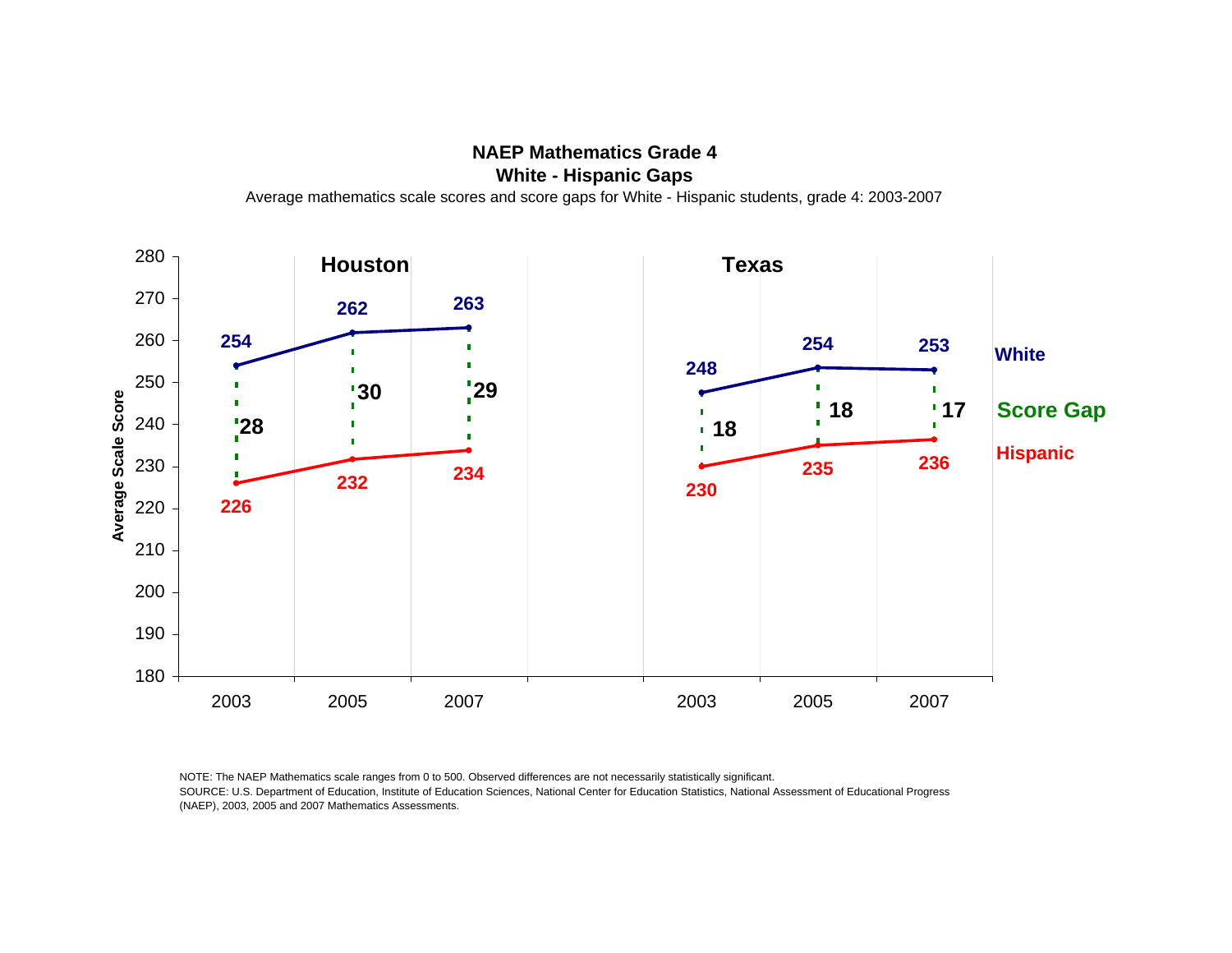

**NAEP Mathematics Grade 4 - Black Students**

NOTE: Observed differences are not necessarily statistically significant. Detail may not sum to totals because of rounding.

SOURCE: U.S. Department of Education, Institute of Education Sciences, National Center for Education Statistics, National Assessment of Educational Progress (NAEP), 2003, 2005 and 2007 Mathematics Assessments.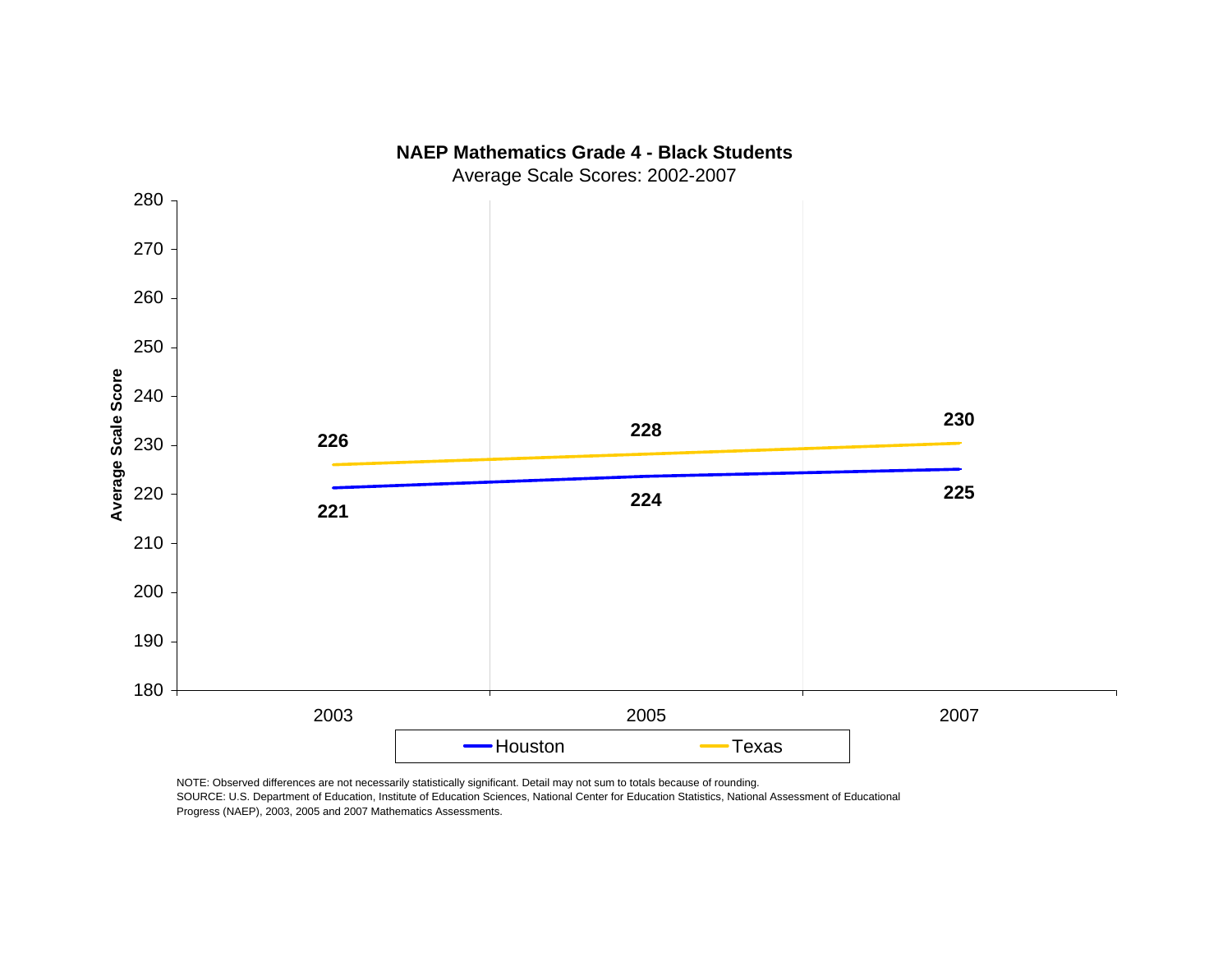#### **Black Students ─ Mathematics ─ Grade 4**

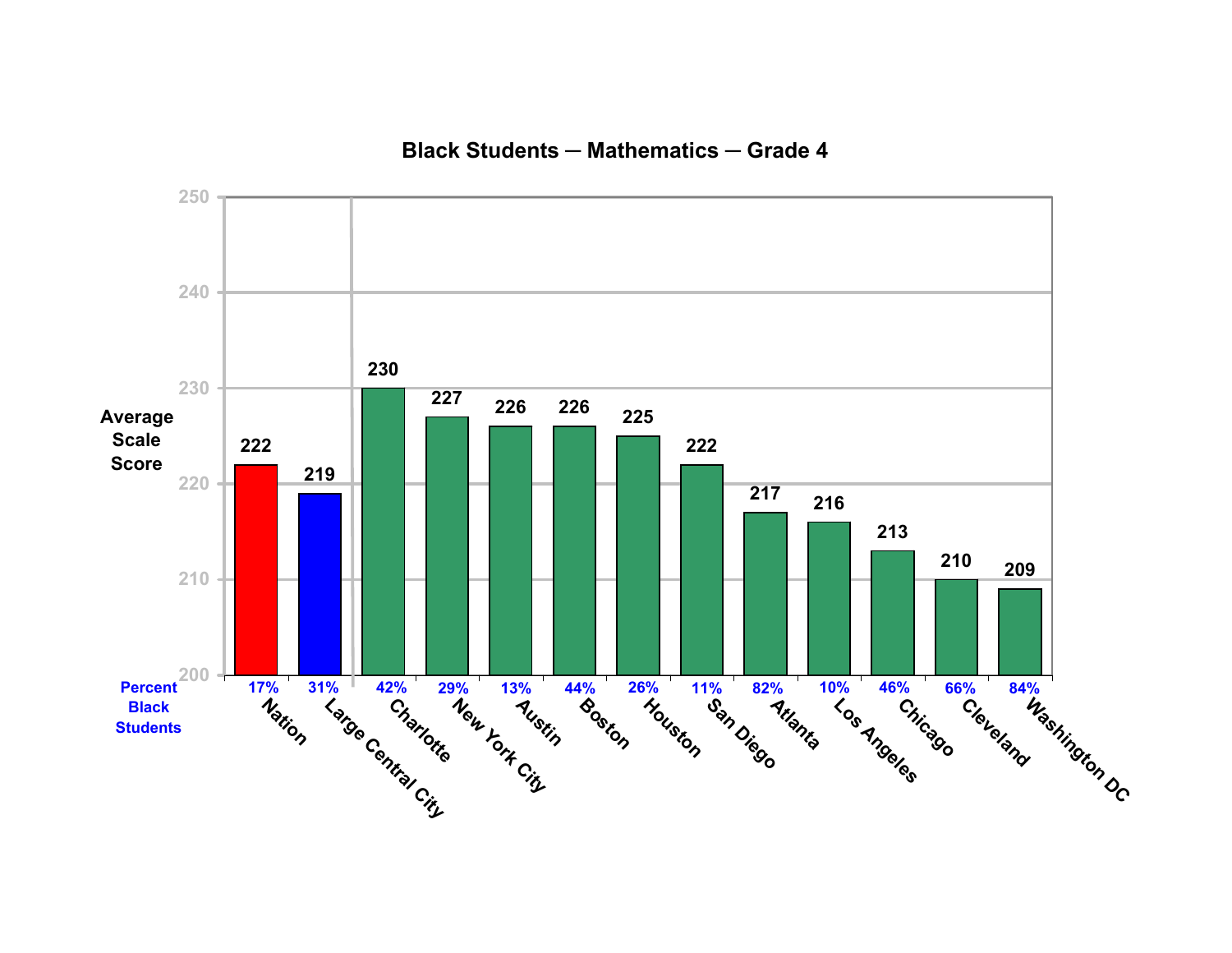**NAEP Mathematics Grade 4White - Black Gaps** Average mathematics scale scores and score gaps for White - Black students, grade 4: 2003-2007

280**Houston Texas** 270 **263 262254**260 **253254 White248**250 $\blacksquare$  $\blacksquare$ Average Scale Score **Average Scale Score <sup>38</sup> <sup>38</sup> 25 23 Score Gap**  $\frac{1}{23}$   $\frac{1}{28}$   $\frac{1}{29}$   $\frac{1}{25}$   $\frac{1}{23}$   $\frac{23}{2}$ **25**240 $\frac{1}{2}$  $\blacksquare$ 230п **Black** $\blacksquare$ n. **230228**220 **<sup>226</sup> <sup>224</sup> 225 221**2102001901802007 2003 2005 2007 2003 2005 2007

NOTE: The NAEP Mathematics scale ranges from 0 to 500. Observed differences are not necessarily statistically significant. SOURCE: U.S. Department of Education, Institute of Education Sciences, National Center for Education Statistics, National Assessment of Educational Progress (NAEP), 2003, 2005 and 2007 Mathematics Assessments.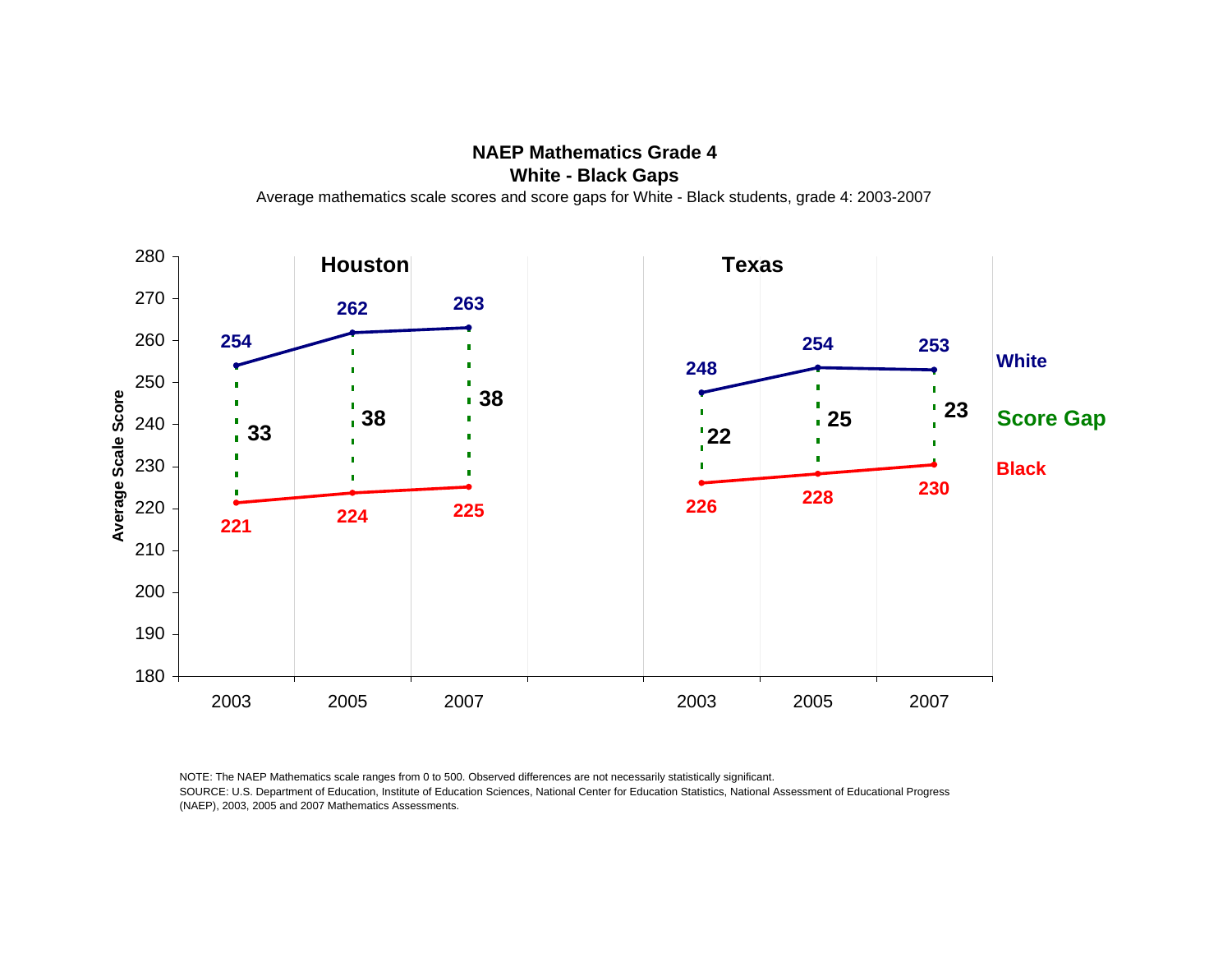### **Appendix D Grade 8 Mathematics**



# **HOUSTON INDEPENDENT SCHOOL DISTRICT**

## **NATIONAL ASSESSMENT** OF EDUCATIONAL **PROGRESS**

**Trial Urban District Assessment**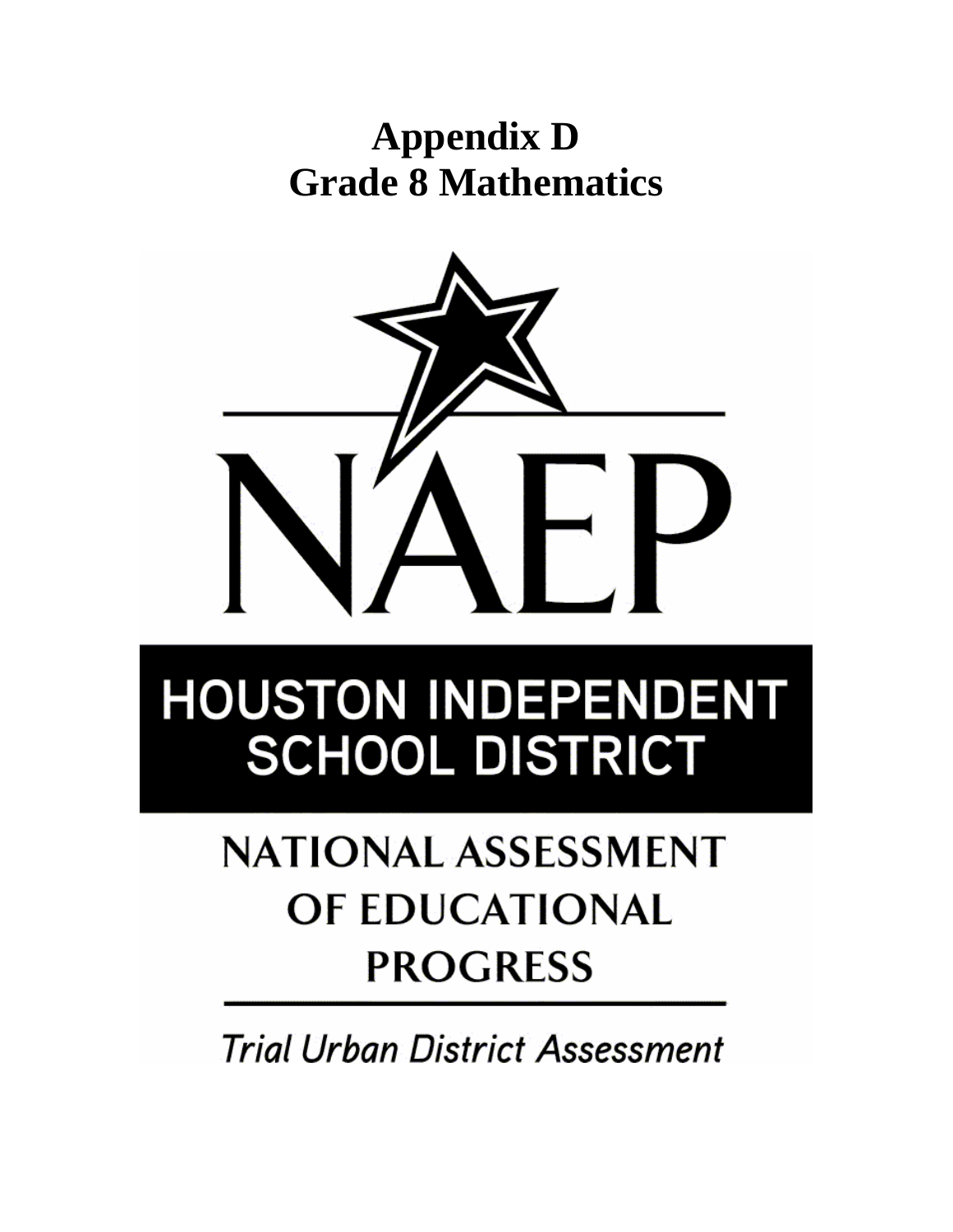

NOTE: Observed differences are not necessarily statistically significant. Detail may not sum to totals because of rounding. SOURCE: U.S. Department of Education, Institute of Education Sciences, National Center for Education Statistics, National Assessment of Educational Progress (NAEP), 2003, 2005 and 2007 Mathematics Assessments.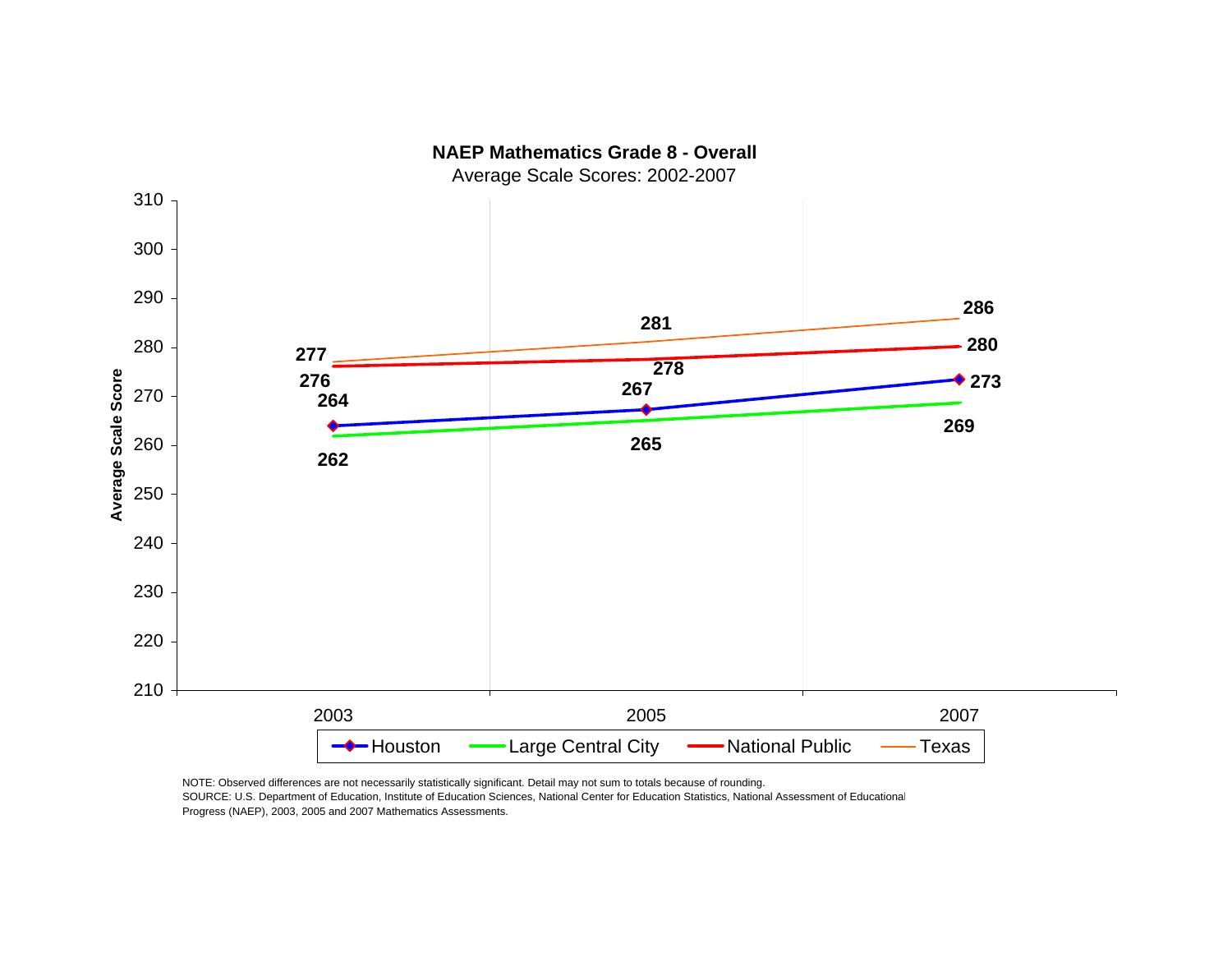**Overall ─ Mathematics ─ Grade 8**

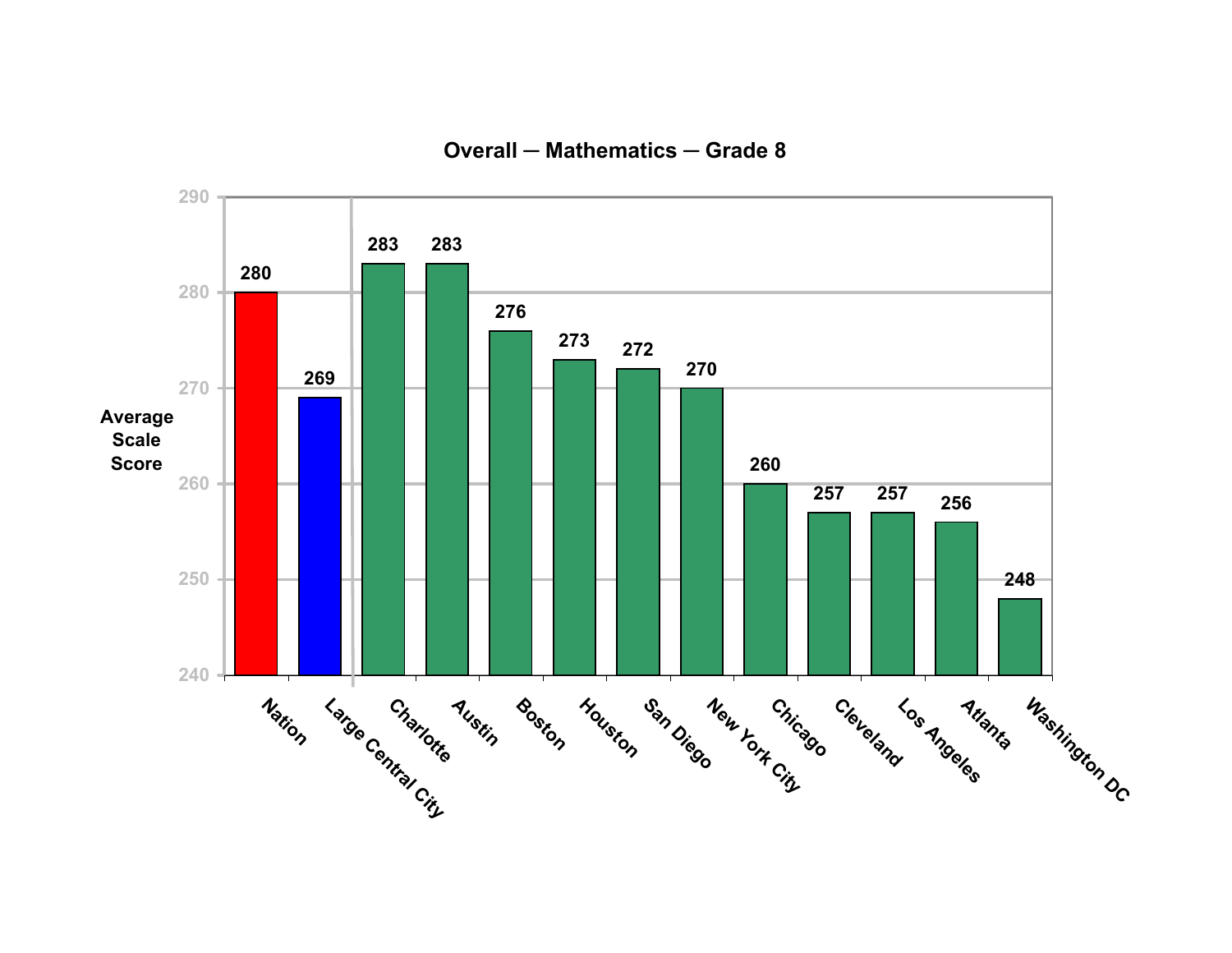

NOTE: Observed differences are not necessarily statistically significant. Detail may not sum to totals because of rounding.

SOURCE: U.S. Department of Education, Institute of Education Sciences, National Center for Education Statistics, National Assessment of Educational Progress (NAEP), 2003, 2005 and 2007 Mathematics Assessments.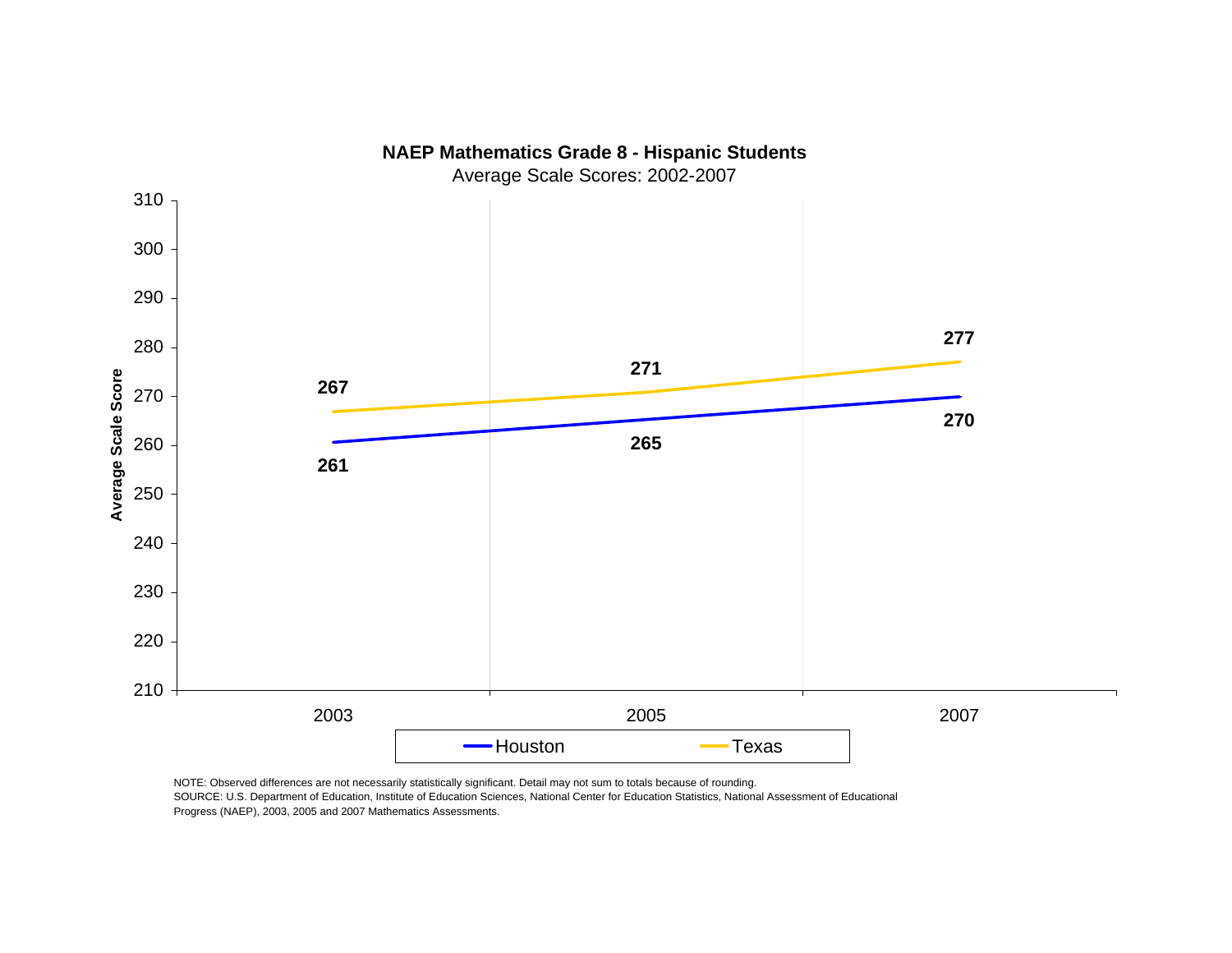**Hispanic Students ─ Mathematics ─ Grade 8**

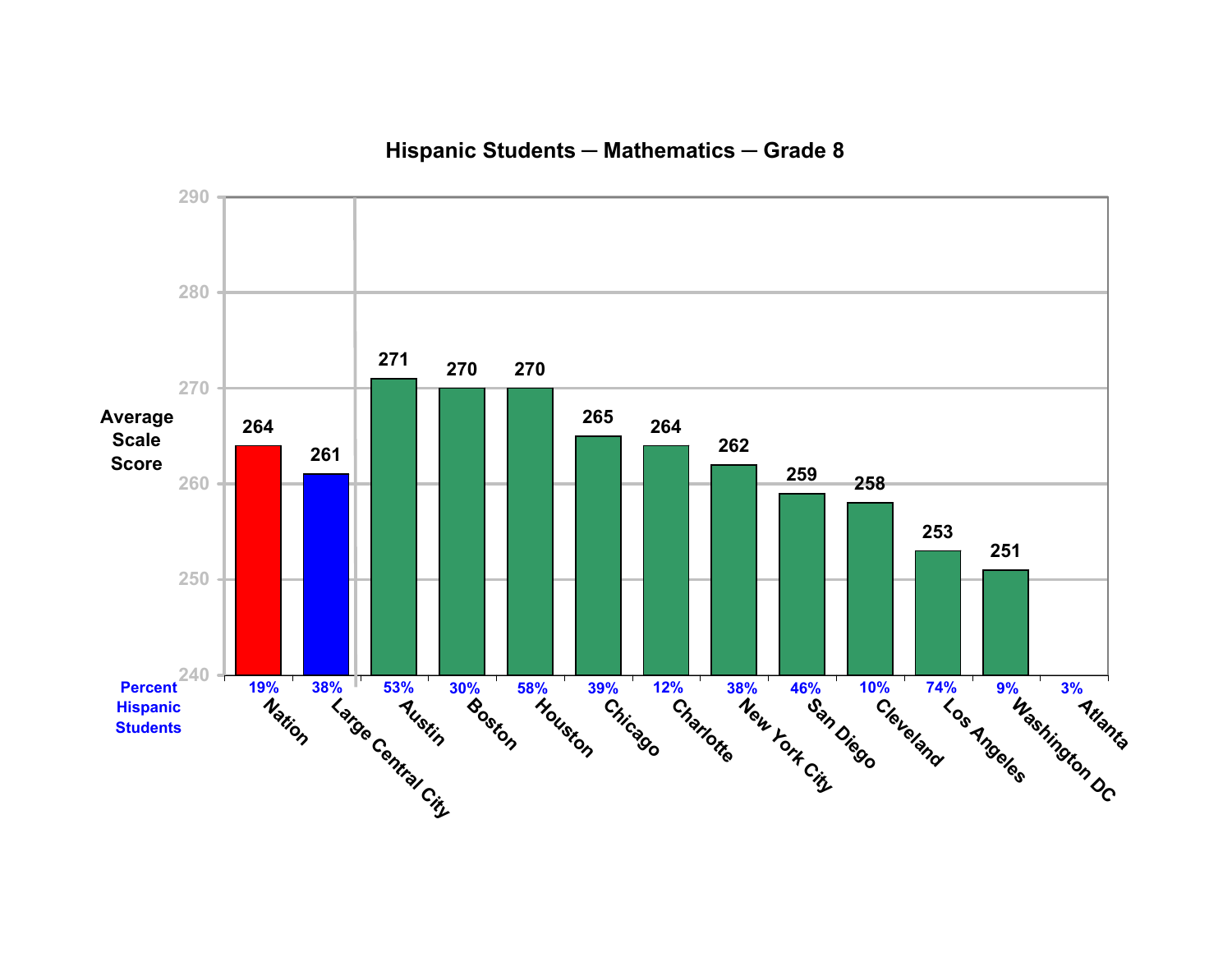

 **Texas Houston308**310 **300 White 294 295** 300 **293290** $\blacksquare$ **Score Gap** 290  $\blacksquare$ **38 23**  $\blacksquare$ n. **24**  $\blacksquare$ **29**280**23** Average Scale Score п **Hispanic 32Average Scale Score**  $\blacksquare$ **277**n. 270 **<sup>271</sup> 270 267**260**265261**250 2402302202102007 2003 2005 2007 2003 2005 2007

NOTE: The NAEP Mathematics scale ranges from 0 to 500. Observed differences are not necessarily statistically significant. SOURCE: U.S. Department of Education, Institute of Education Sciences, National Center for Education Statistics, National Assessment of Educational Progress (NAEP), 2003, 2005 and 2007 Mathematics Assessments.

Average mathematics scale scores and score gaps for White - Hispanic students, grade 4: 2003-2007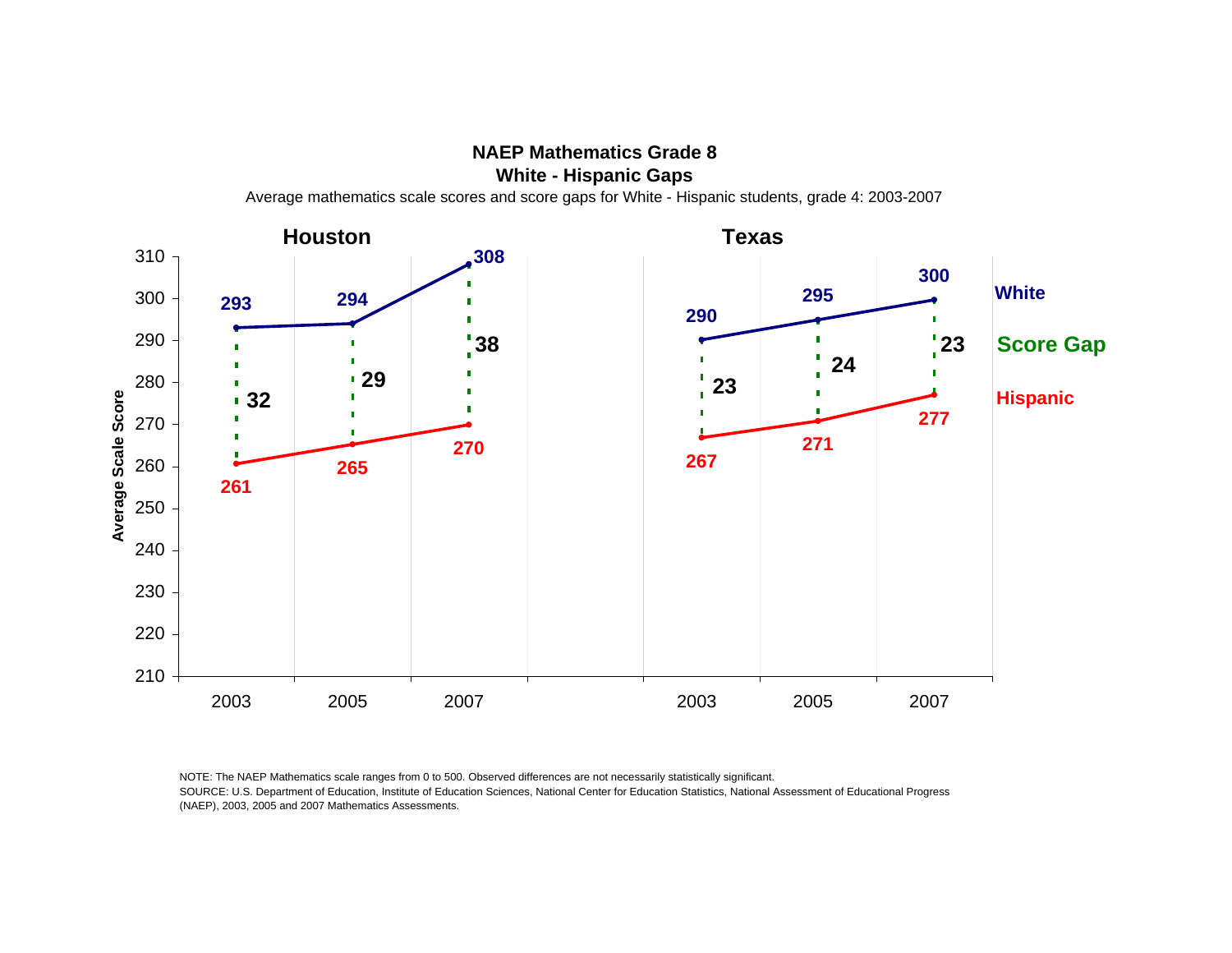

NOTE: Observed differences are not necessarily statistically significant. Detail may not sum to totals because of rounding.

SOURCE: U.S. Department of Education, Institute of Education Sciences, National Center for Education Statistics, National Assessment of Educational Progress (NAEP), 2003, 2005 and 2007 Mathematics Assessments.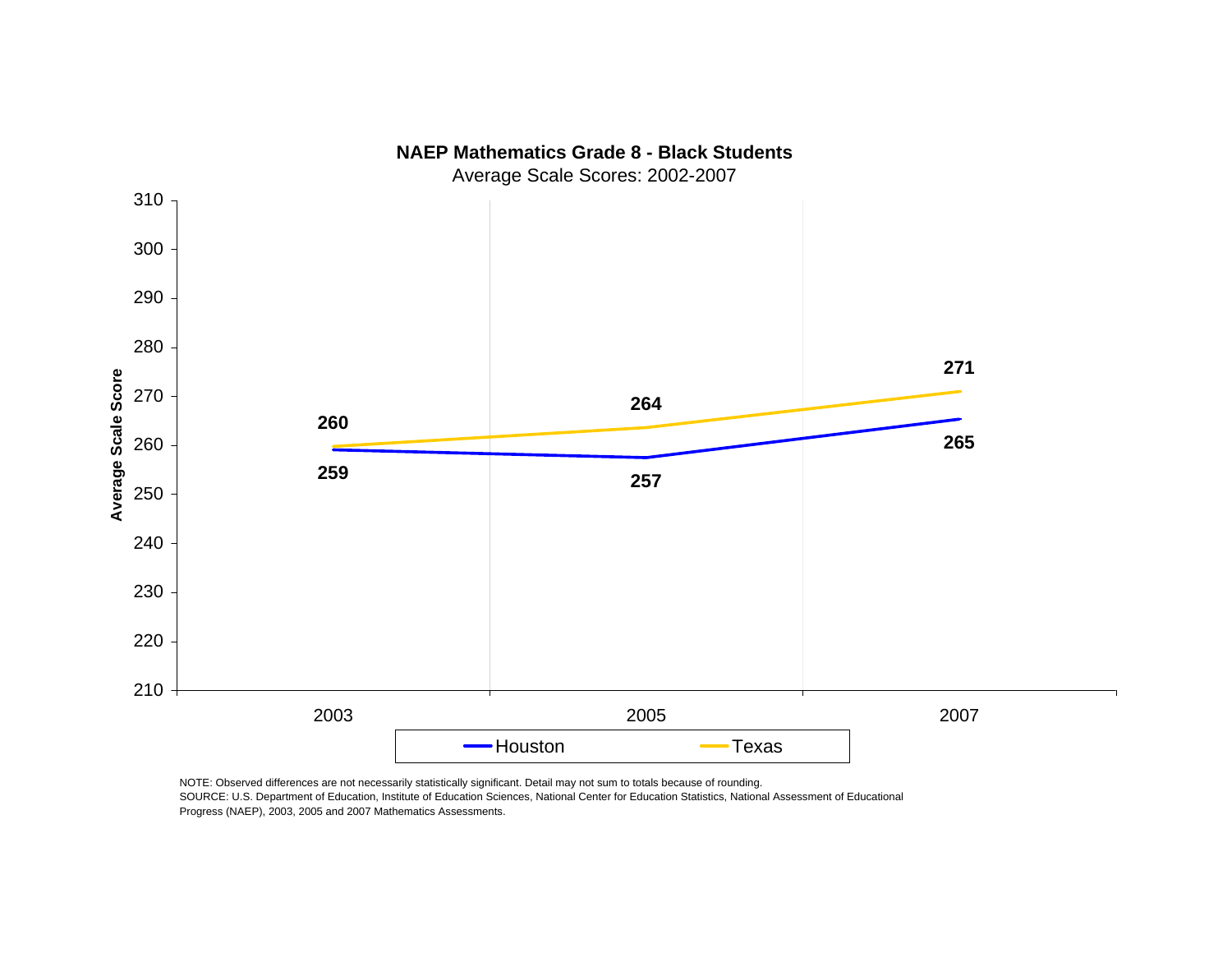**Black Students ─ Mathematics ─ Grade 8**